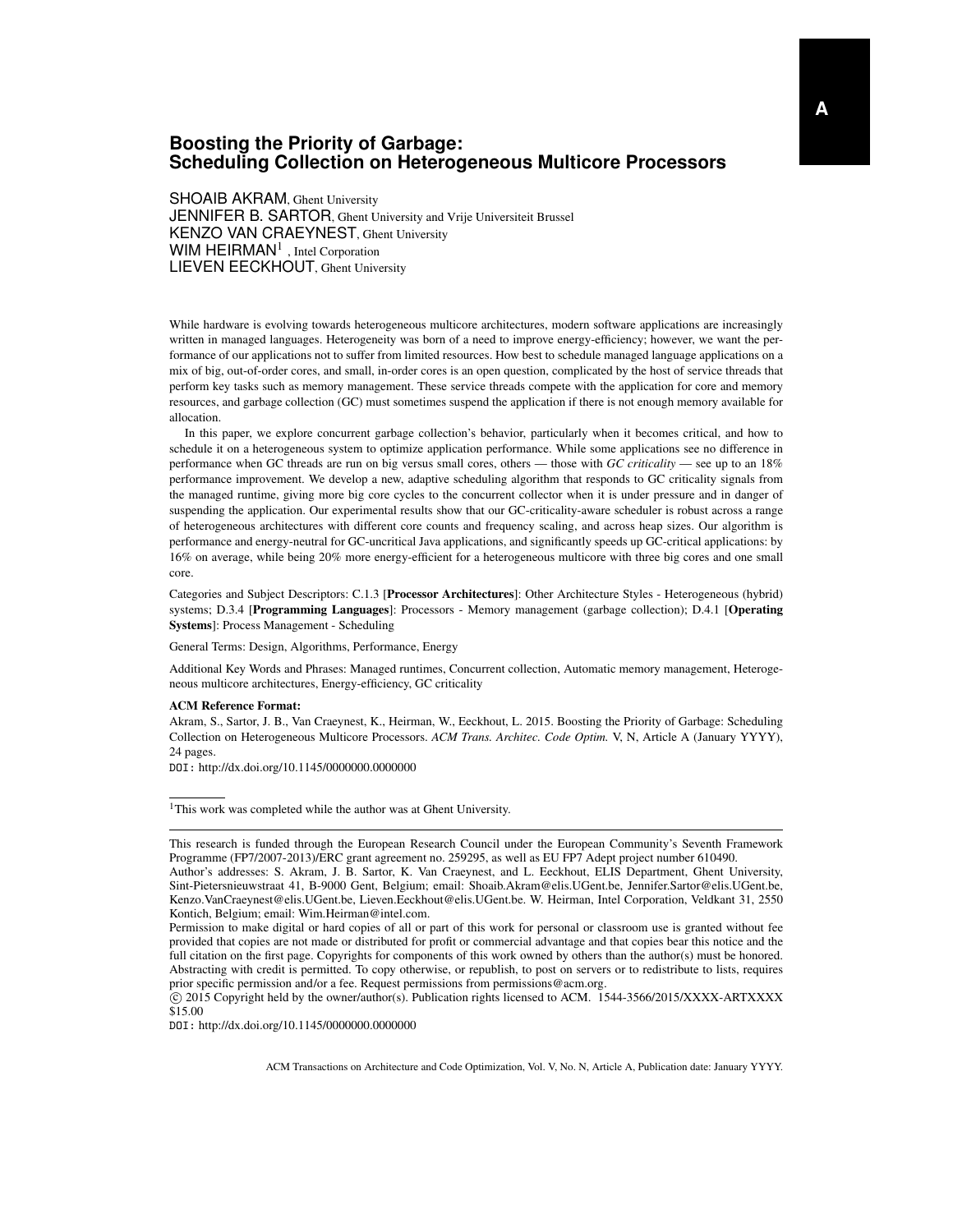#### **1. INTRODUCTION**

Managed languages running on top of runtime environments offer increased software productivity and portability. One key reason why managed languages are used in a broad spectrum of domains, ranging from data centers to handheld mobile devices, is that they offer automatic memory management through garbage collection (GC). Garbage collection reduces the chance of memory leaks and other memory-related bugs, while easing programming. However, garbage collection introduces overhead to the application's execution time [Cao et al. 2012], in part because managed language applications allocate objects rapidly [Blackburn et al. 2004; Zhao et al. 2009]. Garbage collection can be run in either a "stop-the-world" mode, where the application's progress is stopped while collection occurs, or in a "concurrent" mode, where the application and GC run at the same time. However, concurrent collection threads must coordinate and share resources with the application. Moreover, if the allocation rate exceeds the rate of collection, the application can run out of allocation space, which requires the application to be stopped while GC frees memory. This can lead to a large performance penalty.

On the hardware side, heterogeneous multicores have emerged because of the need for energyefficient computing [Kumar et al. 2003, 2004]. Industry examples of single-ISA heterogeneous multicores include ARM's big.LITTLE [Greenhalgh 2011], NVidia's Tegra [NVidia 2011], and Intel's QuickIA [Chitlur et al. 2012]. These systems contain a mix of cores that vary in their ability to exploit instruction-level parallelism (ILP) and memory-level parallelism (MLP). Big cores that run instructions out-of-order exploit ILP and MLP by having many instructions in flight at the same time, usually achieving the best performance. Small cores that execute instructions in order provide a low-power alternative, and are limited in the amount of ILP and MLP that they can exploit. Heterogeneity provides a power-performance tradeoff, giving the ability to select the core that best matches the software's characteristics, within performance and energy constraints. However, dynamic scheduling of diverse workloads remains a challenging problem.

A significant body of recent work emphasizes the importance of scheduling on single-ISA heterogeneous multicores [Becchi and Crowley 2006; Chen and John 2009; Ghiasi et al. 2005; Koufaty et al. 2010; Lakshminarayana et al. 2009; Li et al. 2007, 2010; Shelepov et al. 2009; Srinivasan et al. 2011; Van Craeynest et al. 2012, 2013]. However, managed runtime environments include several service threads, such as garbage collection, that run for a significant fraction of the execution time [Cao et al. 2012; Du Bois et al. 2013b], and should be treated differently than application threads, according to recent research [Cao et al. 2012; Heil and Smith 2000; Hu and John 2006; Maas et al. 2012; Sartor and Eeckhout 2012]. Previous work [Cao et al. 2012] argues that because GC threads are not on the critical path, are memory-bound, and do not exhibit ILP, they should be scheduled on small cores in a heterogeneous multicore for the best performance per energy.

In this paper, we explore the behavior of concurrent garbage collection on big versus small cores for Java applications, aiming to optimize total application performance. Running benchmarks in the Jikes Research Virtual Machine (RVM) on top of a multicore simulator, we find that some applications, particularly multi-threaded applications with higher thread counts, are more garbage collection intensive, and benefit significantly if GC is run on big versus small cores, by as much as 18%. These benchmarks exhibit *GC criticality* during execution when the concurrent GC threads cannot keep up with application allocation, and thus GC threads must pause application progress and divert to a stop-the-world mode to collect memory. For other applications, however, we observe no performance difference when running GC threads on big versus small cores. In particular, singlethreaded and some multi-threaded applications at small thread counts do not exercise GC much, and we call them *GC-uncritical*. To verify the generality of GC criticality, we also compared the performance of Jikes' best-performing production collector, stop-the-world generational Immix, when it runs on big versus small cores. Several benchmarks still benefit from running on out-of-order cores, as they demonstrate a performance difference of up to 15%. We conclude that GC criticality can occur in many different system setups. GC criticality is a function of a number of factors, including processor architecture, virtual machine, garbage collection algorithm and implementation,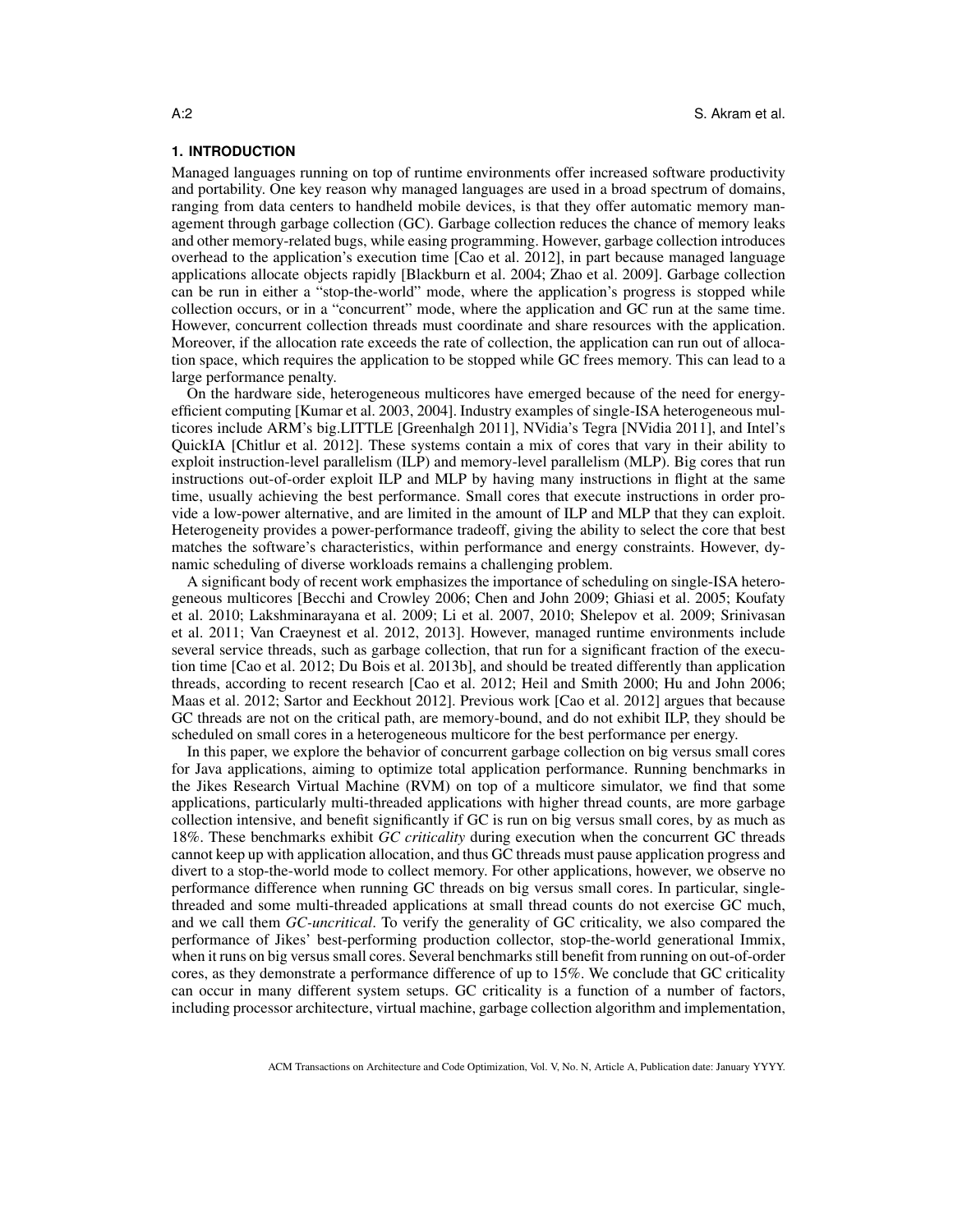heap size, application characteristics, etc. The bottom line is that if garbage collection is unable to keep up with the application's memory allocation rate (because GC is receiving too few resources), garbage collection will become critical.

Based on these insights, we design a new, adaptive scheduling algorithm that responds to signals from the managed language runtime about GC criticality, which dynamically varies during the run, boosting GC threads' priority on the big core(s) only if GC is in danger of not keeping up with application allocation. Our GC-criticality-aware scheduler adapts to phase behavior, balancing performance and energy efficiency by lowering GC threads' priority on the big core(s) if GC becomes uncritical. While our scheduler is performance-neutral for GC-uncritical benchmarks, it improves performance significantly for GC-critical applications (compared to prior best practice which puts GC threads always on small cores [Cao et al. 2012]). Using a set of Java benchmarks from the DaCapo benchmark suite [Blackburn et al. 2006] on top of the Jikes Research Virtual Machine 3.1.2 [Alpern et al. 2000], we report an average performance improvement of 2.9%, 7.8%, and 16% for the GC-critical benchmarks when running on a four-core system with one, two, and three big cores, respectively, while at the same time improving energy-efficiency by 3.5%, 10.7% and 20%. Compared to an existing fair scheduler [Van Craeynest et al. 2013] which strives at achieving fairness across all runnable threads, our GC-criticality-aware scheduler achieves significantly better performance, especially for architectures with limited big core resources. We comprehensively evaluate the robustness of GC-criticality-aware scheduling across core counts, big to small core ratios, heap sizes, and clock frequency settings, and conclude that GC-criticality-aware scheduling is particularly beneficial as GC becomes more critical. GC-criticality-aware scheduling improves overall application performance by giving sufficient resources to GC so it can keep up with the application. We make the following contributions:

- We demonstrate that, contrary to prior work, garbage collection can significantly benefit (up to 18%) from out-of-order versus in-order execution by exploiting ILP.
- We pinpoint when GC becomes critical to overall application performance, namely when a concurrent collector cannot free memory fast enough for application allocation.
- Motivated by the observation that applications exhibit different sensitivities with respect to GC criticality, we propose an adaptive scheduling algorithm that receives semantic information from the memory manager about GC criticality, adjusting GC's priority for big core time slices, even taking slices away from the application so as to avoid costly stop-the-world pauses.
- We evaluate our adaptive scheduling algorithm, showing that it performs well across a large range of heterogeneous architectures and heap sizes. While our GC-aware scheduler is performance and energy-neutral for GC-uncritical applications, we see substantial performance and energy efficiency improvements for GC-critical applications.

This work shows that scheduling modern workloads on heterogeneous multicores significantly benefits from semantic information (GC criticality) provided by the managed runtime, in order to provide high performance on future energy-efficient processor architectures.

#### **2. BACKGROUND**

Before discussing garbage collection on heterogeneous multicores, we first provide background on managed languages and different kinds of garbage collection.

#### **2.1. Garbage Collection**

Managed languages have a range of service threads that perform runtime environment tasks. Such service threads include the dynamic compiler, profiling threads, and those that do memory management. While previous work [Blackburn and McKinley 2008; Yang et al. 2011] has tackled optimizing several of these tasks, recent research [Cao et al. 2012; Du Bois et al. 2013b] reveals that memory management continues to contribute a significant portion of the total execution time, because of excessive object allocation [Blackburn et al. 2004; Zhao et al. 2009].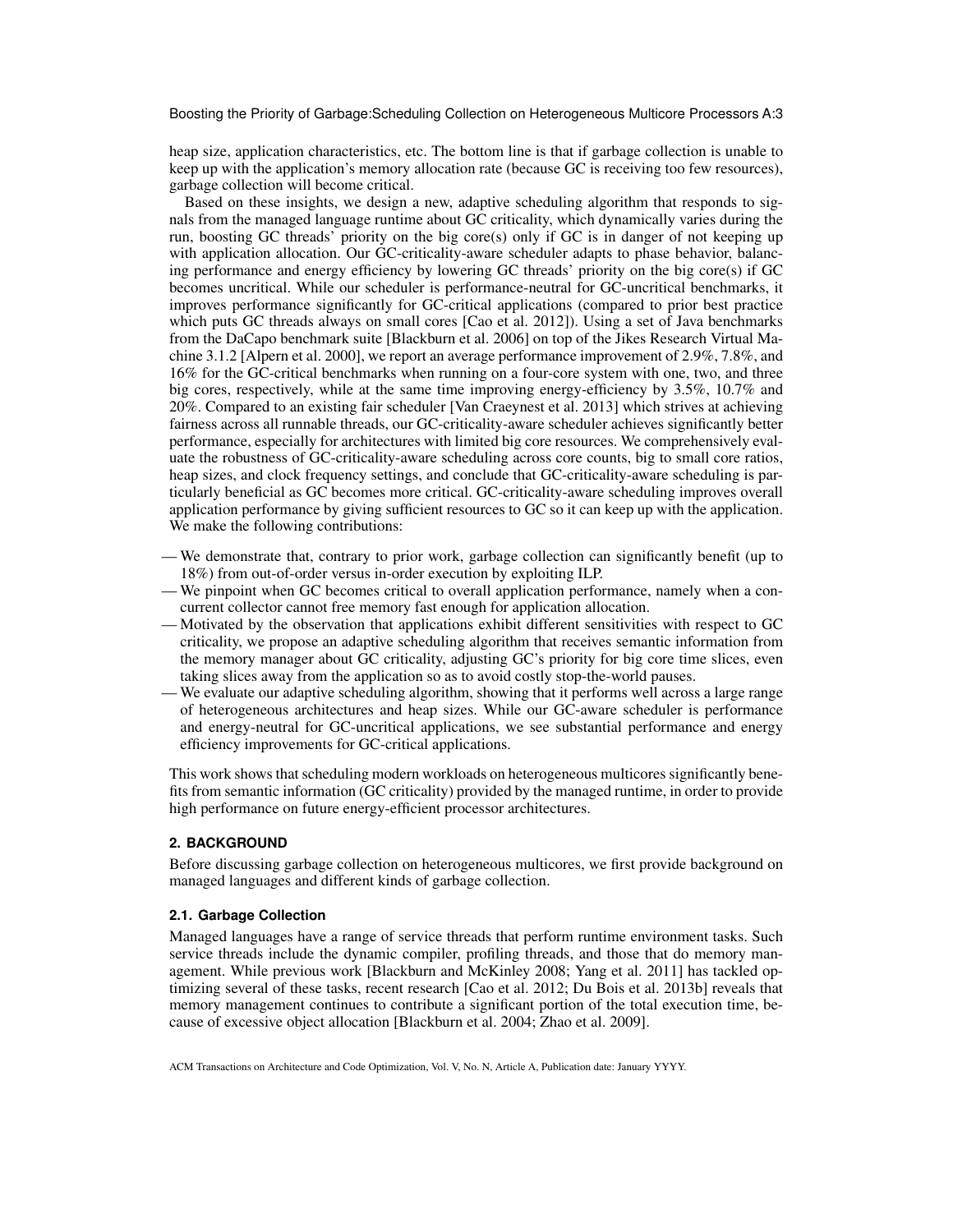The memory manager, or garbage collector (GC), provides regions of free memory to the application for fresh allocation, and automatically detects unused parts of memory and reclaims them to be used again. Garbage collection has a space-time tradeoff. The more heap space you give the application, the longer until a collection must be invoked. However, when the collection does occur because the heap is full, it could have more memory to trace, depending on the lifetime of objects, and thus take longer. On the other hand, if heap space is limited, garbage collection must be performed frequently, and yet, each collection does not last as long because the amount of live data is bounded.

Garbage collection involves tracing the reachability graph of the heap. The collector first identifies *roots* from which to trace, including addresses from the stack, globals, and statics. The collector maintains a list of addresses to be traced, and collector threads process that list by following pointers that point into the heap. When a heap object is found, it is marked as "live", and is searched for pointers to other heap objects, which are added to the list. Tracing is complete when there are no more elements on the processing list. All heap objects that are then not marked as "live" are unreachable by the application, and thus are freed to be used again.

Because garbage collection must look at all pointers to heap objects, it must see a consistent view of the heap. Thus, the easiest way to implement a garbage collector is by stopping the application completely during tracing and freeing. This is called *stop-the-world (STW)* collection. However, stopping the application completely while the whole heap is scanned causes long application pauses, which are undesirable, especially for interactive and real-time applications.

#### **2.2. Concurrent Garbage Collection**

Concurrent garbage collection runs garbage collection threads alongside application threads to reduce pause times. In this work, we consider the Jikes Research Virtual Machine's (RVM) [Alpern et al. 2000] concurrent collector, which is a traditional mark-sweep snapshot-at-the-beginning concurrent GC algorithm, based on Yuasa's algorithm [Yuasa 1990]. Figure 1 depicts the phases of an application that has four application threads (*a0* to *a3*) running with such a collector. This collector has four threads, with *g0* and *g1* running concurrently with the application, and *g2* and *g3* running when the application is stopped.

Most concurrent collectors require a small pause to the application to first identify a consistent root set (shown in Figure 1 as "roots"), and later to actually free memory (shown as "release"). In our concurrent collector, separate threads are spawned to perform the STW phases of collection (threads *g2* and *g3*). The traversal of the object graph can happen in parallel with the application (shown as the action of threads *g0* and *g1*) as long as newly allocated or modified objects are marked as "live" so that they are not freed by the collector. In addition, all application writes go through a barrier to coordinate with GC threads so that they are not writing to the same object, and so the GC maintains a consistent view of heap pointers [Blackburn and Hosking 2004]. Our concurrent collector initiates a new collection cycle (defined as starting with the "roots" phase, and ending with the "release" phase) after the previous cycle ends and if a parameter-defined quantity of memory in bytes has been allocated.

While pauses of the application are minimized when using a concurrent garbage collector, the application execution can still be stalled. If the application runs out of memory to allocate into, it must pause until garbage collection frees up enough memory for it. Jikes' collector then transitions into a stop-the-world mode (shown on the right in Figure 1 as the "scan" phase that makes collection slower). This STW pause can have a large performance cost, especially because bookkeeping work must be performed to transition from the concurrent to the STW mode, and switching threads could also cause cache perturbation.

#### **2.3. Garbage Collection on Heterogeneous Multicores**

While some prior work [Cao et al. 2012; Hu and John 2006] has explored the behavior of managed language services, including garbage collection, on heterogeneous cores, they have focused on optimizing energy. They found that GC can be put on a smaller core, or a scaled-down big core, in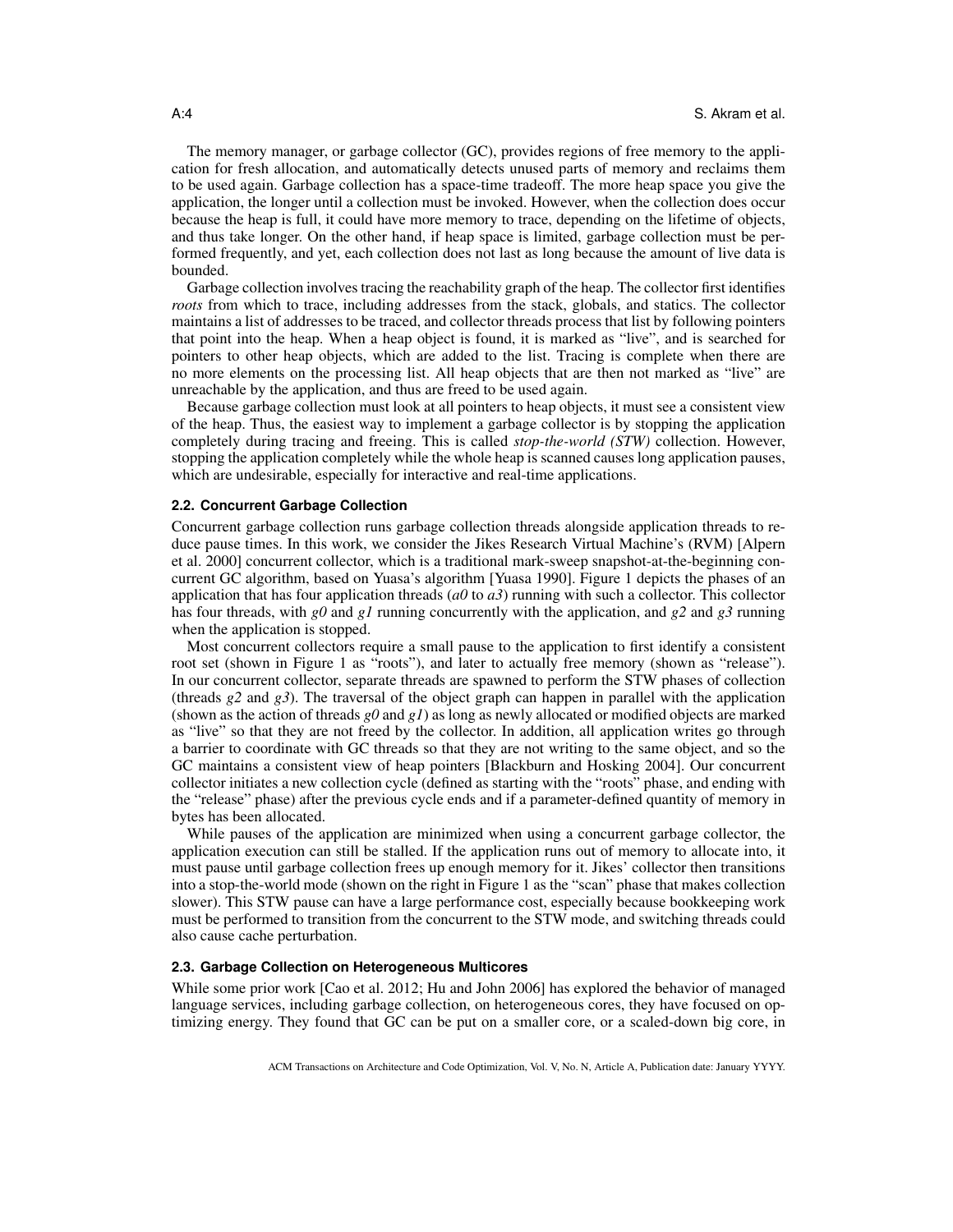

Fig. 1: Threads and phases of application execution using Jikes' concurrent collector, with the optional 'scan' pause (right) if concurrent GC threads cannot keep up with application allocation.

order to save energy. Both prior works argue that GC does not have instruction-level parallelism, and uses a lot of memory bandwidth. Another work [Sartor and Eeckhout 2012] explored separating GC threads to another socket and scaling down the frequency, revealing that when GC threads in particular are scaled down, there is an overall increase in execution time.

In this paper, we focus on minimizing the execution time of managed language applications running on a heterogeneous multicore through scheduling. If garbage collection is performed in STW mode, it is obvious that it is critical (i.e., holding up the progress of the application), and thus should be transferred to the big core, even if the heterogeneous system has limited big core resources. However, the problem is more complex with a concurrent collector that runs alongside the application, which has to coordinate during allocations and writes to references. Furthermore, the GC and application compete for core and memory resources. Of course the application's progress is most critical; however, if GC has to stop the application to finish scanning the heap, it becomes the critical path. The criticality of concurrent GC depends on how fast the application is using memory (including its allocation rate and object sizes and lifetimes), and how fast the collector is able to free up memory. We aim to design a scheduler that responds to GC criticality by receiving hints from the managed runtime, dynamically adapting the GC's share of big core cycles to achieve the best application performance.

## **3. CONCURRENT GC ON HETEROGENEOUS MULTICORES**

Before presenting our adaptive scheduling algorithm, we first explore the behavior of concurrent GC threads on heterogeneous multicores in more detail, to further motivate the need for an improved scheduling algorithm and to indicate the potential of heterogeneity. In our first experiment, we assess the behavior of concurrent garbage collection threads running on different core types, small versus big. We use two GC threads (as mentioned in Section 2.2, this means that there are two concurrent and two STW threads); we also pin threads to cores, and set the number of cores equal to the number of threads. To assess GC's behavior on the different core types, we compare a run using eight big (out-of-order) cores for all threads to a run using six big cores for all non-GC and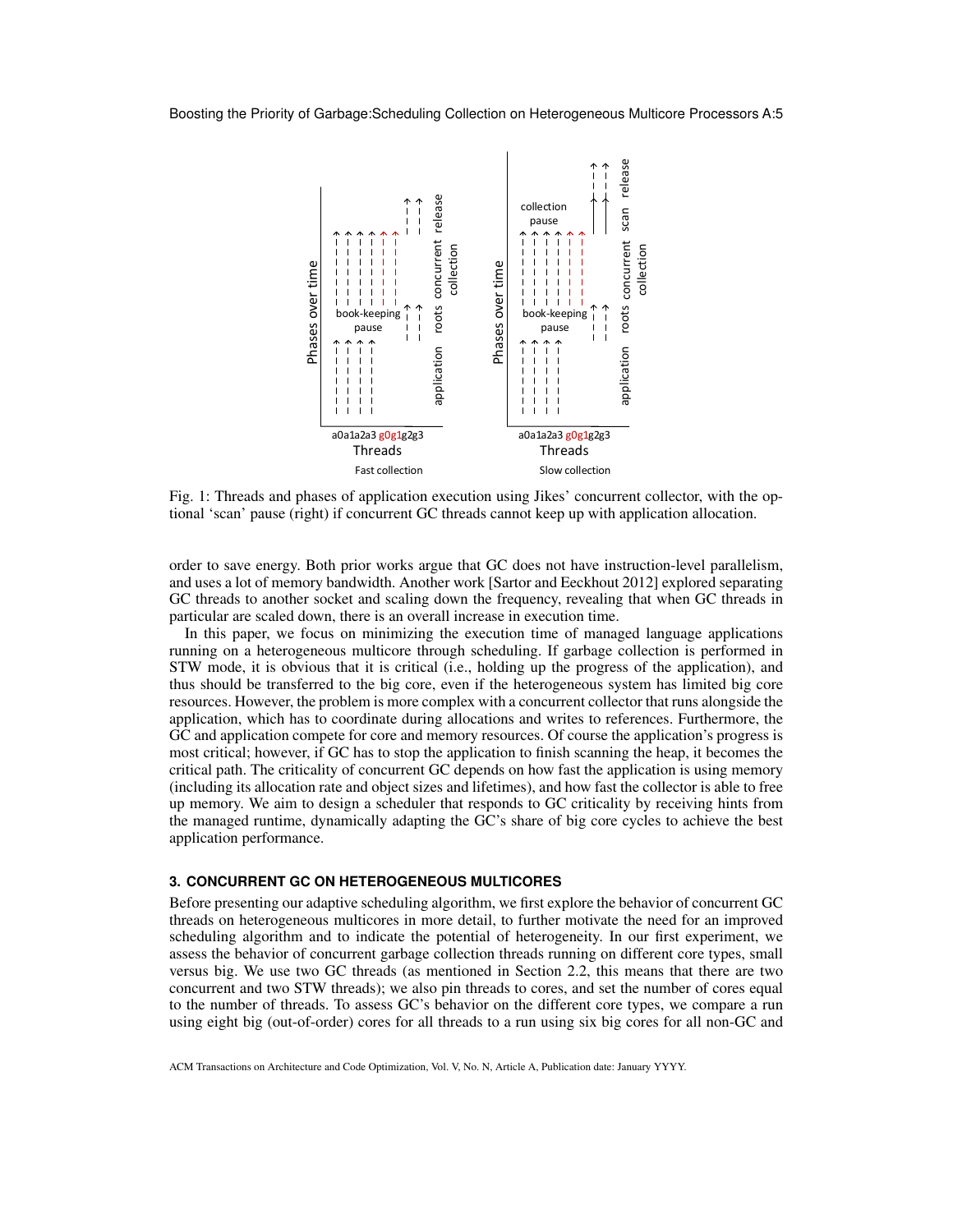

Fig. 2: Total execution time increase when concurrent GC threads are run on small versus big cores, with each other thread always pinned to its own big core. *Six multi-threaded applications are GCcritical, while the others are GC-uncritical.*

STW GC threads and two small (in-order) cores for the two concurrent GC threads (see Section 5 for more methodological details).

*Some multi-threaded benchmarks exhibit* GC criticality*, while other benchmarks do not.* Figure 2 shows the percentage increase in total application execution time when concurrent GC threads are run on small versus big cores, normalized to when all GC threads are on the big cores. Figure 2 shows that the execution time difference can go up to 18% for pmd2. All but one four-threaded application, and two two-threaded applications, have a large difference in execution time, which corresponds with an increase in the time spent in stop-the-world mode. On the other hand, most single-threaded, and few multi-threaded, benchmarks (antlr, bloat, fop, luindex, avrora, lusearchfix2, sunflow2, xalan2, and sunflow4) see no execution time difference. antlr sees a small execution time change because the concurrent GC time has grown. We find that avrora and sunflow, despite having many application threads, are compute-intensive, and do not spend much time performing garbage collection. We call these nine left-most benchmarks *GC-uncritical*. The six rightmost benchmarks: pmd2, lusearch2, lusearch-fix4, xalan4, pmd4, and lusearch4, have a large execution time difference when concurrent GC threads run on the small versus big cores; i.e., they exhibit *GC criticality* during execution.

*Scheduling concurrent garbage collection on small cores slows down GC-critical benchmarks.* The large difference in execution time for the GC-critical benchmarks when concurrent GC threads run on small cores is due to longer stop-the-world pauses. These longer pauses are due to more optional "scan" pauses, as shown on the right in Figure 1. We find that other STW phases, "roots" and "release" are relatively short on average. What increases execution time substantially is when the concurrent collection threads cannot scan and free memory in time before an application allocation request fails, and the world must be stopped for GC threads to finish scanning the heap. This is more likely to happen in multi-threaded benchmarks, where many threads are rapidly allocating memory, which increases the amount of GC work and time [Du Bois et al. 2013b]. Avoiding the critical and crippling STW "scan" phases is key to improving GC, and therefore overall application performance.

*Concurrent garbage collection exploits ILP on the big core.* To better understand why concurrent GC benefits from running on a big core for the GC-critical benchmarks, we present the CPI stacks [Eyerman et al. 2006] for the application threads versus the concurrent garbage collection threads in Figure 3 when running on big versus small cores.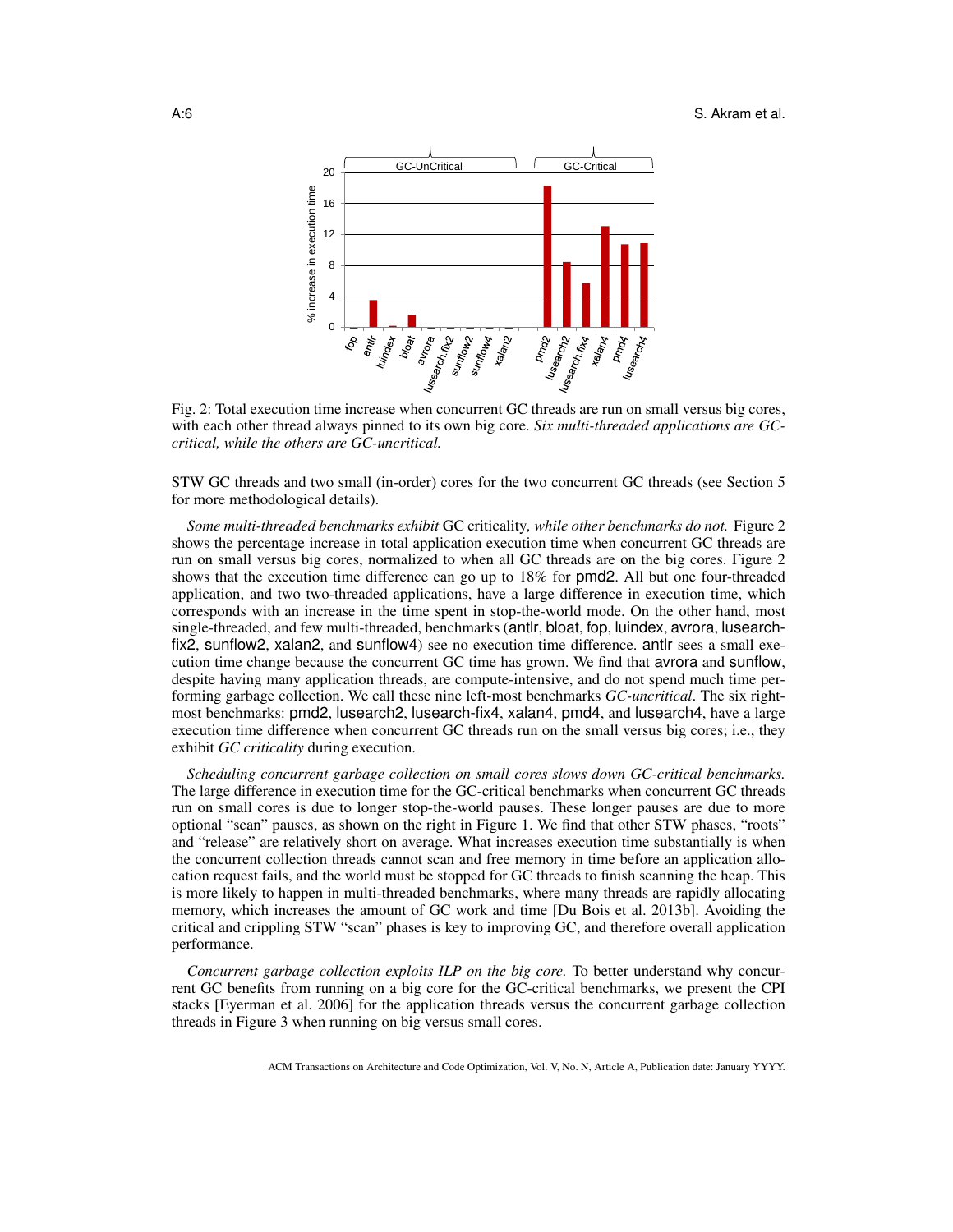

Fig. 3: The CPI stacks of only the application threads and of the concurrent garbage collector (rightmost bars) when run on big (left bar) and small (right bar) cores. *Concurrent GC threads exploit more ILP on the big core, nearly halving the CPI base component.*

To isolate application threads' behavior on the different core types, we run these threads on all big versus all small cores. Each stack shows the base component, representing committed instructions and useful work done, and the memory components, including time waiting for cache and memory accesses. The total cycles per instruction is the sum of the base and the memory components. We find that the concurrent GC threads (rightmost bars called "Conc GC") benefit substantially from running on the big out-of-order versus the small in-order core, with the benefit coming primarily from a substantial reduction in the base component. This suggests that the out-of-order core is able to exploit instruction-level parallelism (ILP) in the concurrent GC threads, hiding instruction latencies and inter-instruction register dependencies. While the collector stacks show a large memory component, larger than that of our applications, we observe there is limited memory-level parallelism (MLP), as there is little change in the memory component between the big and small core runs.

#### **3.1. Generalizing to Different Garbage Collectors**

We want to demonstrate that GC criticality is not just a function of the GC algorithm we are using. Thus, we perform experiments analyzing the behavior of Jikes RVM's best-performing production collector on both big and small cores to show that GC in general can benefit from out-of-order processing. Immix is a generational, stop-the-world collector. We run the Immix collector with two threads pinned to two separate cores on the Sniper simulator, and other experimental setup details (such as heap size) are the same as in the concurrent GC experiment. We always place application threads on out-of-order cores. Figure 4 shows the percentage increase in total execution time from running the Immix collector threads on in-order versus out-of-order cores. The benchmarks identified as GC-critical when running with the concurrent collector in the paper (on the right) also see an increase in execution time when Immix runs on the big cores: up to 15%. We also see a large execution difference for xalan2 with the stop-the-world collector. The overall conclusion is that garbage collection exhibits ILP and thus benefits from running on a big out-of-order core in a heterogeneous multicore machine.

To further show that GC criticality exists in other environmental setups as well, we perform experiments with another JVM, OpenJDK. We run the DaCapo benchmarks with OpenJDK's concurrent collector on real hardware, and use frequency scaling. The results in the appendix show that the same benchmarks that exhibit GC criticality with Jikes also show GC criticality with a different JVM.

ACM Transactions on Architecture and Code Optimization, Vol. V, No. N, Article A, Publication date: January YYYY.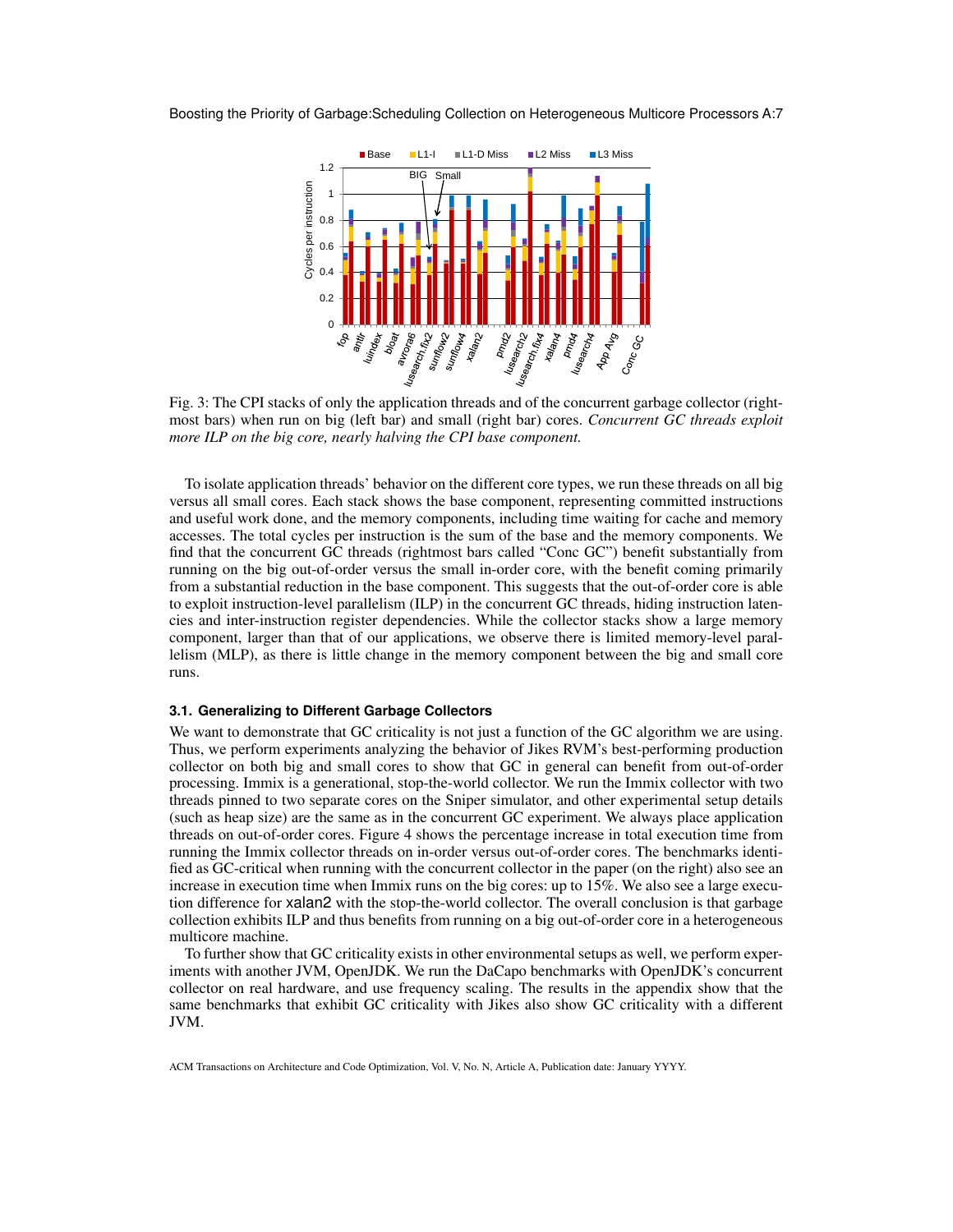

Fig. 4: Total execution time increase when STW GC threads are run on small versus big cores, with each other thread always pinned to its own big core. *The production garbage collector also benefits from out-of-order execution.*

#### **4. GC-CRITICALITY-AWARE SCHEDULING**

Our adaptive scheduling algorithm measures GC criticality during run-time and dynamically adjusts the GC's priority to run on the big core(s) based on feedback about STW pauses, particularly detrimental scan pauses, incurred by the concurrent collector. The algorithm is reactive, but tries to keep GC threads on the small core(s) when GC is not critical, to let application threads use the big core cycles, while sharing big core time slices between the GC and application threads when GC is critical.

#### **4.1. Base Schedulers**

Before describing the GC-criticality-aware scheduler in more detail, we first revisit previously proposed schedulers on which we build and to which we compare. We discuss two such schedulers: one called *gc-on-small* that keeps concurrent GC threads on small core(s), and a second we call *gc-fair* that gives all threads equal time on the big core(s). The first scheduling approach, *gc-on-small*, is patterned after the recommendations of previous research to always put GC threads on small cores for better energy usage [Cao et al. 2012]. In this paper, we use this scheduler as a baseline. The second, *gc-fair*, uses the algorithm proposed in Van Craeynest et al. [2013], which was devised for native multi-threaded workloads, and was not previously evaluated for managed language workloads. This scheduler gives all runnable threads an equal percentage of time on the big core in a round-robin manner. Each time slice, the thread with the least cumulative big core time is picked to move to a big core. This implies that with four application threads, *gc-fair* would give two GC threads 33% of time slices on big cores, whereas with two application threads, it would give 50%, and with one, 66%.

The two base schedulers are graphically depicted in Figure 5. Each row of boxes shows a different scheduler, and the columns depict different four-core heterogeneous architectures. We denote the architecture of a heterogeneous multicore as mBnS, with m big cores and n small cores. We vary the number of big cores across these heterogeneous configurations: 1B3S, 2B2S, 3B1S. The contents of each box then shows which thread would be scheduled on which core, showing scheduling decisions for the first six time slices. We consider four application threads and two GC threads in this figure. These algorithms only change the scheduling of the concurrent GC threads (i.e., *g0* and *g1* from Figure 1), as we always put STW GC threads on the big core(s) because the application is no longer running. The bottom of Figure 5 also depicts that in these base schedulers, each thread has an affinity to a particular small core to exploit locality. However, the schedulers will schedule a thread waiting to run on any available idle core.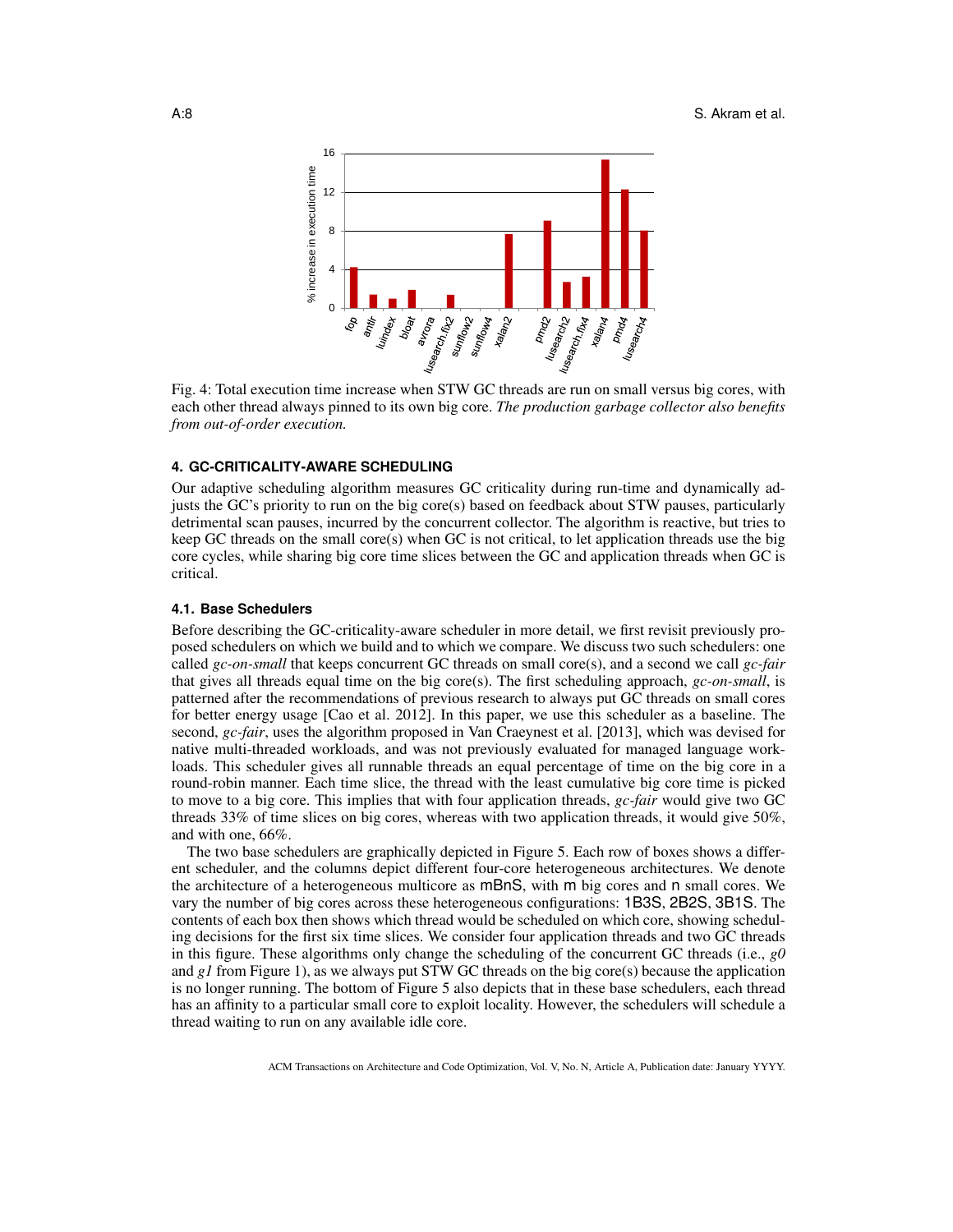

Fig. 5: Picture depicting two schedulers across heterogeneous architectures using four application and two GC threads.

The base schedulers both have limitations. *gc-on-small* keeps the concurrent GC threads on the small core(s), which may lead to substantial performance losses for GC-critical applications. *gcfair*, on the other hand, takes away big core cycles from the application thread(s) when scheduling GC on the big core(s), which may be detrimental for GC-uncritical applications.

#### **4.2. GC-criticality-aware Scheduler**

Developing a scheduling algorithm for concurrent GC on a heterogeneous multicore is not trivial. GC criticality is not only a function of the application and system architecture, including the number of cores, ratio of big to small cores, clock frequencies, etc. It is also a function of the GC algorithm and heap size. GC criticality is a dynamic characteristic that is based on the application's allocation speed versus the collection speed. An application becomes GC-critical if its threads progress faster, thus allocating objects faster and needing GC to collect memory faster. Thus, statically determining GC criticality for a particular application run, and choosing between *gc-on-small* and *gc-fair* is not enough. We need an adaptive GC-criticality-aware scheduling algorithm that is robust across system architectures and workload execution variations.

The fundamental principle and key insight of our adaptive scheduling algorithm is to schedule collector threads on small cores unless GC is currently critical to the application's progress; if GC is critical, we give GC threads some big core cycles, and if it remains critical, we continue to give GC more big core cycles so that it can keep up with the application and does not need to stall to clean up memory during a long stop-the-world pause. Our dynamic algorithm to schedule GC on heterogeneous cores is shown in Algorithm 1. We always start with the *gc-on-small* scheduler. We use the notion of a sampling interval  $(T_s)$  during which we profile the behavior of the garbage collector, measuring the crippling STW scan time in particular, which we aim to reduce with this algorithm. We then react to that in the next time interval, giving GC threads more big core cycles if they incurred STW scan time, and fewer cycles if there was none. Note that the mandatory STW pause (shown in Figure 1 as roots), marks the beginning of a new sampling interval.

A single sampling interval is shown in Figure 6, and each interval begins when the application encounters an STW pause. The managed runtime's memory manager communicates the beginning and end of any STW scan pause to the scheduler (i.e., the extra solid lines for threads *g2* and *g3* on the right in Figure 1). The scanning pause is only encountered when the concurrent GC could not keep up with application allocation, indicating GC criticality. During a particular sampling interval, we sum up all the STW scan pauses (*Tscan*). If *Tscan* is greater than a *noise-margin* (100µs), the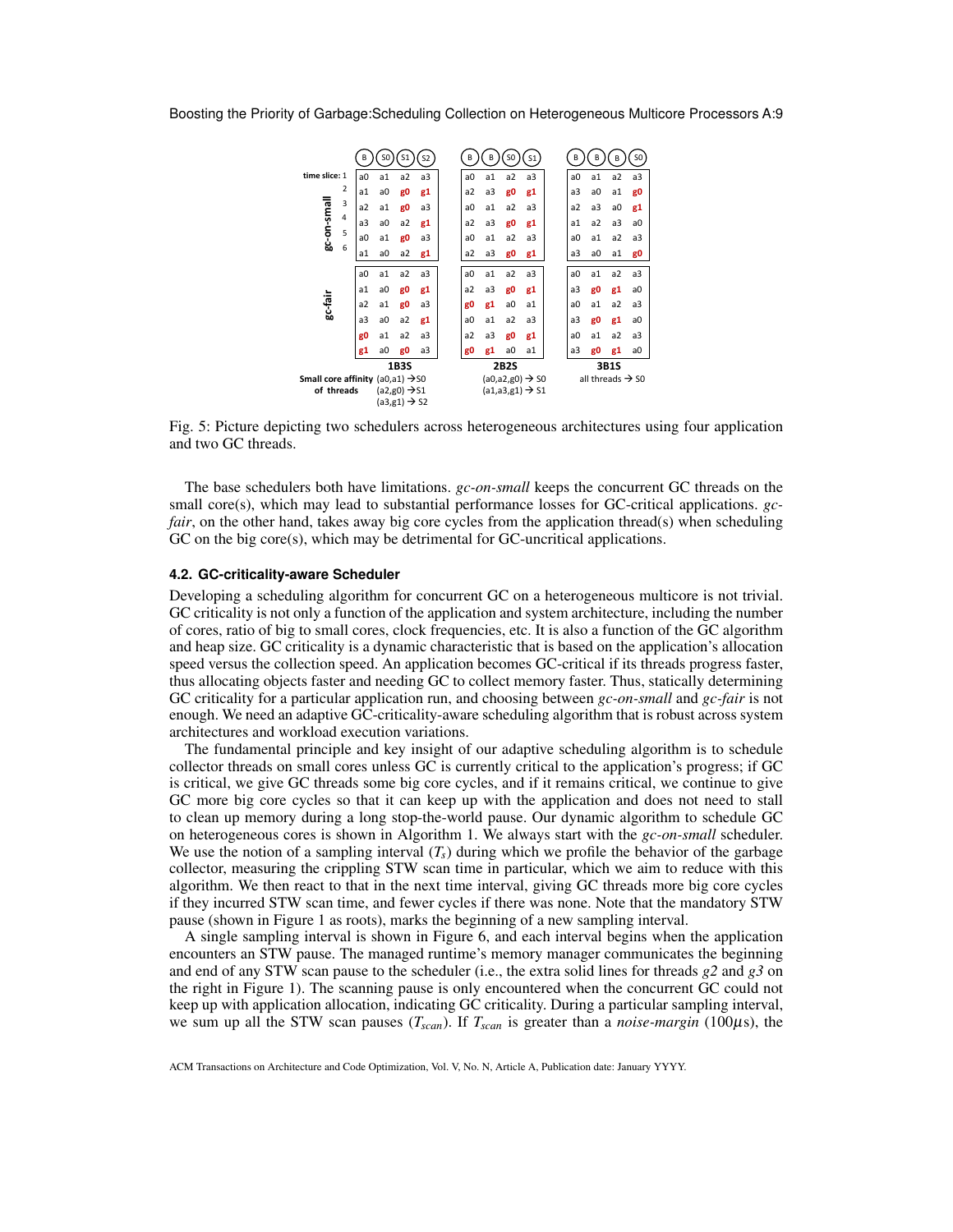**ALGORITHM 1:** Our GC-criticality-aware scheduler.  $T_s$  is the sampling interval.  $I_{max}$  is the threshold for the number of consecutive intervals when GC is observed not to be critical before degrading to a *gc-on-small* scheduler.





Fig. 6: A single sampling interval in our GC-criticality-aware scheduler.

scheduler switches from *gc-on-small* to *gc-boost* scheduling. Initially, *gc-boost* gives the GC threads equal priority with the application threads to run on the big core(s), effectively being the same as *gcfair*. If, in subsequent sampling intervals, scan time continues to be significant, we *further increase* the priority of the GC threads, giving them even more time slices on the big core(s), thus implicitly slowing some application threads. If, on the other hand, in subsequent intervals scan time is zero, i.e., no GC criticality, we decrease GC's big core priority to give more time slices to application threads. If no scan time is observed for several intervals, we put GC threads back to run only on small cores. In this way, we continuously profile the garbage collector and update our scheduling policy, adapting to application phase behavior.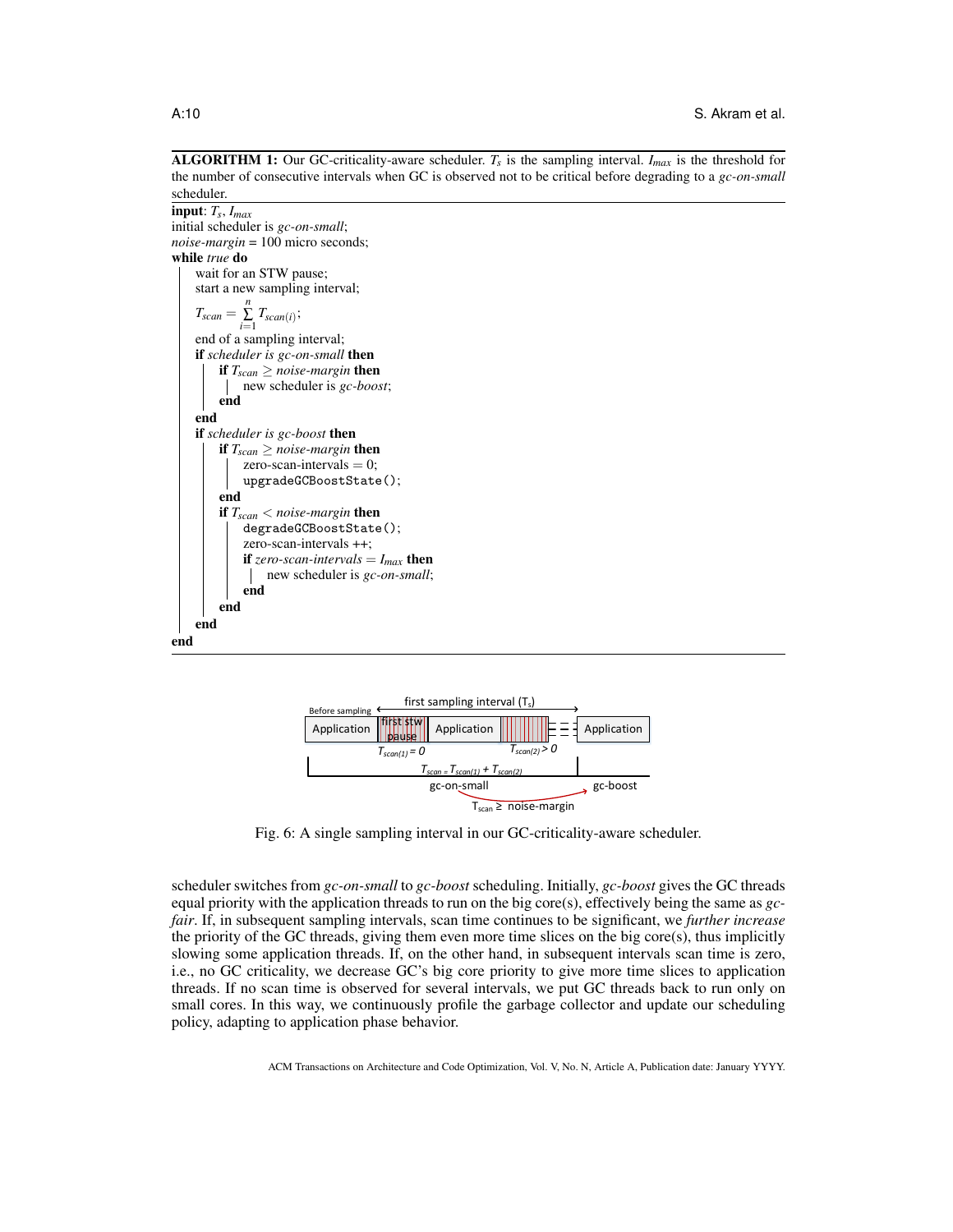|  |  | Boosting the Priority of Garbage:Scheduling Collection on Heterogeneous Multicore ProcessorsA:11 |
|--|--|--------------------------------------------------------------------------------------------------|
|  |  |                                                                                                  |

| <b>State</b>   | Big-core quantum of            |  |  |
|----------------|--------------------------------|--|--|
|                | thread $t$ , $O(t)$            |  |  |
| P <sub>0</sub> | $Q(g0) = 1$ ms, $Q(g1) = 1$ ms |  |  |
| P <sub>1</sub> | $Q(g0) = 2$ ms, $Q(g1) = 1$ ms |  |  |
| P2             | $Q(g0) = 2$ ms, $Q(g1) = 2$ ms |  |  |
| P3             | $Q(g0) = 3$ ms, $Q(g1) = 2$ ms |  |  |
| PΔ             | $Q(g0) = 3$ ms, $Q(g1) = 3$ ms |  |  |

Table I: GC boost states, updated/degraded by our algorithm.

| Component          | <b>Parameters</b>                    |  |
|--------------------|--------------------------------------|--|
| Processor          | 1 socket, 4 cores, 2.66 GHz          |  |
| Big core           | 4-issue, out-of-order, 128-entry ROB |  |
| Small core         | 4-issue in-order, stall-on-use       |  |
| Cache hierarchy    | Private L1-I/L1-D/L2, Shared L3      |  |
|                    | Capacity: 32 KB/32 KB/256 KB/16 MB   |  |
|                    | Latency: 2/2/11/40 cycles            |  |
|                    | Set-associativity: 4/8/8/16          |  |
|                    | 64 B lines, LRU replacement          |  |
| Coherence protocol | <b>MESI</b>                          |  |
| Memory controller  | FR-FCFS scheduling                   |  |
|                    | 30.4 GB/s bandwidth to DRAM          |  |

Table II: Simulated system parameters.

We regulate GC thread priority using the states depicted in Table I. Our scheduling time slice is 1*ms*, and thus when initially transitioning to *gc-boost* scheduling, we are in state *P*0 where each GC thread gets a 1 *ms* time quantum on the big core in a round-robin fashion with application threads. When Algorithm 1 calls *upgradeGCBoostState* to boost GC threads' priority, our algorithm goes up one state, giving one GC thread yet another big core time slice. We allow GC threads to go up to state *P*4 which gives each GC thread 3*ms* on a big core when it is scheduled there. Similarly, if our algorithm discovers insignificant scan time, or that GC is not critical, it calls *degradeGCBoostState*, which decreases GC threads' priority on the big core(s) by going down one state. We also provide a counter, *zero-scan-intervals*, that is incremented every consecutive interval we see no GC criticality, and if it reaches a certain threshold, *Imax*, we switch back to the *gc-on-small* scheduler, to maintain energy efficiency.

## **5. EXPERIMENTAL SETUP**

For evaluating GC-criticality-aware scheduling, we use the experimental setup outlined in this section.

*Simulator.* We perform our experiments on a simulator to evaluate scheduling algorithms across a range of potential heterogeneous architectures more easily. We use Sniper [Carlson et al. 2011] version 4.0, a parallel, high-speed and cycle-level x86 simulator for multicore systems. We use the most detailed core model in Sniper. Because Sniper is a user-level simulator, it was extended by Sartor et al. [2014] to correctly run a managed language runtime environment including dynamic compilation, and emulation of frequently used system calls. Java applications are run to completion in our experiments. For reported energy results, we use McPAT version 1.0 [Heirman et al. 2012] with a 22nm technology node.

*Processor architecture.* We simulate a single-ISA heterogeneous multicore processor consisting of big out-of-order and small in-order cores, as described in Table II. We set both core types to run at the same clock frequency, although we explore a small core with reduced frequency in Section 6.3. The core types also have the same cache hierarchy, i.e., each core has private L1 (32 KB) and L2 (256 KB) caches; the last-level L3 cache (16 MB) is shared among all cores. Most of our experi-

ACM Transactions on Architecture and Code Optimization, Vol. V, No. N, Article A, Publication date: January YYYY.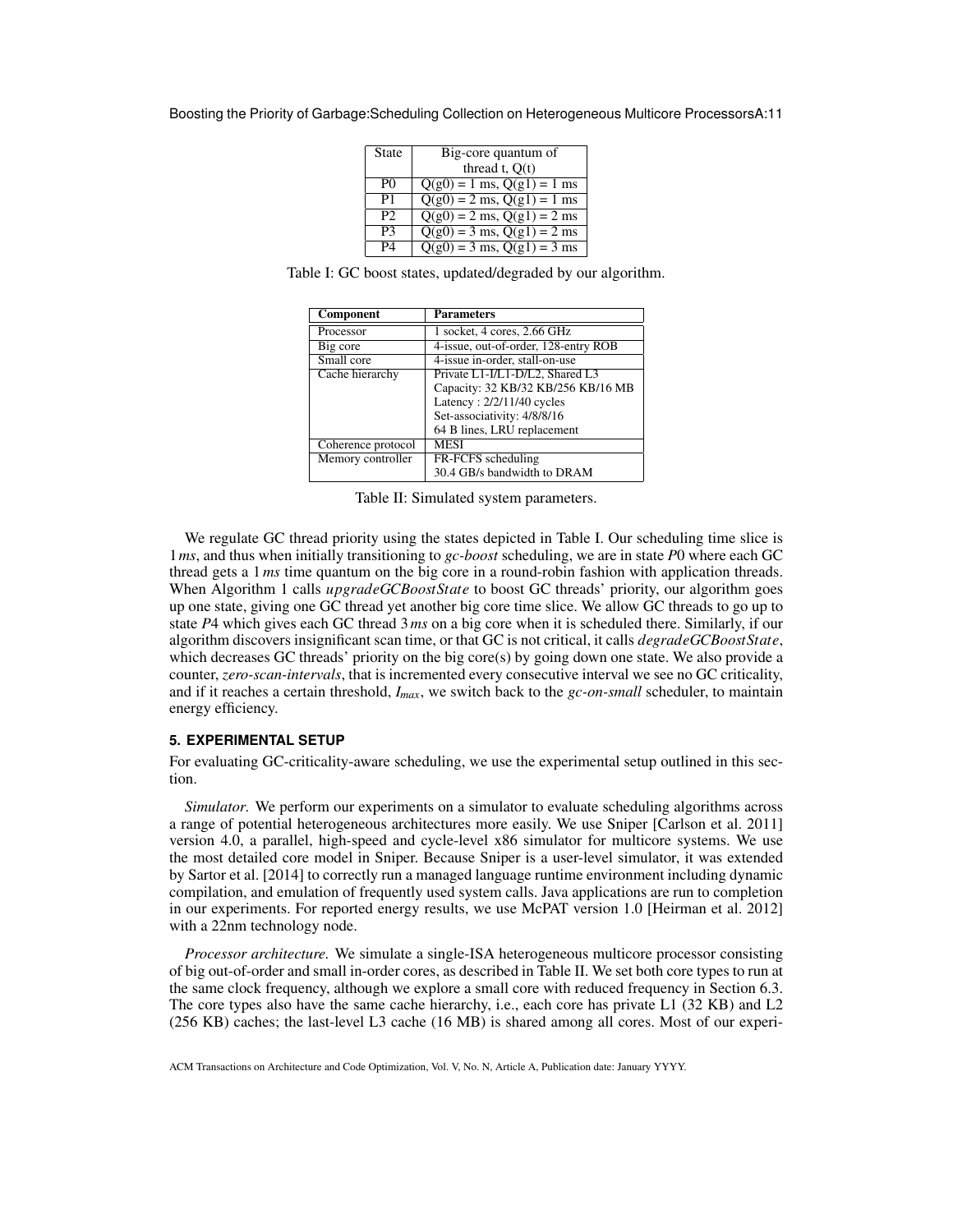| <b>Benchmark</b>   | <b>Heap size</b> | <b>Execution</b> |
|--------------------|------------------|------------------|
|                    | [MB]             | time (ms)        |
| avrora6            | 98               | 1,250            |
| luindex            | 44               | 499              |
| fop                | 80               | 322              |
| antlr              | 48               | $\overline{811}$ |
| $pm\overline{d4}$  | 98               | 1,150            |
| pmd2               | 98               | 950              |
| $\sin\theta$ flow2 | 108              | 5,917            |
| sunflow4           | 108              | 3,065            |
| bloat              | 66               | 4,633            |
| xalan2             | 108              | 1,793            |
| lusearch.fix2      | 68               | 1,779            |
| xalan4             | 108              | 1,136            |
| lusearch.fix4      | 68               | 1,134            |
| lusearch4          | 68               | 4,431            |
| lusearch2          | 68               | 4.878            |

Table III: The heap sizes we use for running our benchmarks from the DaCapo suite and execution time with Sniper using a big core per thread.

ments set the total number of cores to four, and we vary the ratio of big and small cores, exploring the following configurations: 1B3S, 2B2S, 3B1S. We explore configurations with a total of six cores in Section 6.4.

*JVM-scheduler communication.* Our main contribution is a dynamic scheduler for heterogeneous processors that reacts to signals from the software's memory manager about GC criticality. Therefore, we modify Jikes' garbage collector to send signals to the simulator, as done by Sartor et al. [2014], using a *magic* instruction. During execution, the memory manager sends signals when STW GC threads start or stop, and in particular when they perform scanning. The thread scheduler, which is implemented in the simulator, then adapts its schedule. In all of our schedulers we use a time slice of one millisecond. The overhead of migrating threads between cores is accounted for, including restoring architecture state (we use a fixed cost of 1000 cycles), plus cache warming effects.

*Java workloads.* We use Jikes RVM 3.1.2 [Alpern et al. 2000] to evaluate ten Java benchmarks from the DaCapo suite [Blackburn et al. 2006] that we can get to work on our infrastructure. We use six benchmarks from the DaCapo-9.12-bach benchmark suite (avrora, luindex, lusearch, pmd, sunflow, xalan) and three benchmarks from the DaCapo 2006 benchmark suite (antlr, bloat, and fop). We also use an updated version of lusearch, called lusearch-fix (described by Yang et al. [2011]), that eliminates needless allocation. Four benchmarks, antlr, bloat, fop, and luindex, are single-threaded while the remaining benchmarks are multi-threaded. The avrora benchmark uses a fixed number (six) of application threads, but has limited parallelism [Du Bois et al. 2013b]. For the remaining multi-threaded benchmarks, we perform evaluation with two and four application threads, resulting in a total of fifteen workloads (we place the number of application threads after the benchmark's name). We vary the number of threads to explore the space because, as mentioned by Du Bois et al. [2013b], the amount of GC work and time increases as the number of application threads increase, and thus, GC can become more critical. Table III lists our benchmarks, the heap size we use in experiments (reflecting moderate, reasonable heap pressure [Sartor et al. 2014]), and their running time when using Sniper with one big core per thread.

We use replay compilation [Blackburn et al. 2008], current practice in rigorous Java performance evaluation, to eliminate non-determinism introduced by the adaptive compiler. Based on previous profiling runs, the optimization level of each method is recorded for the run with the lowest execution time. The JIT compiler then uses this optimization plan in our measured runs, picking the correct level the first time it sees each method [Huang et al. 2004]. To eliminate the perturbation of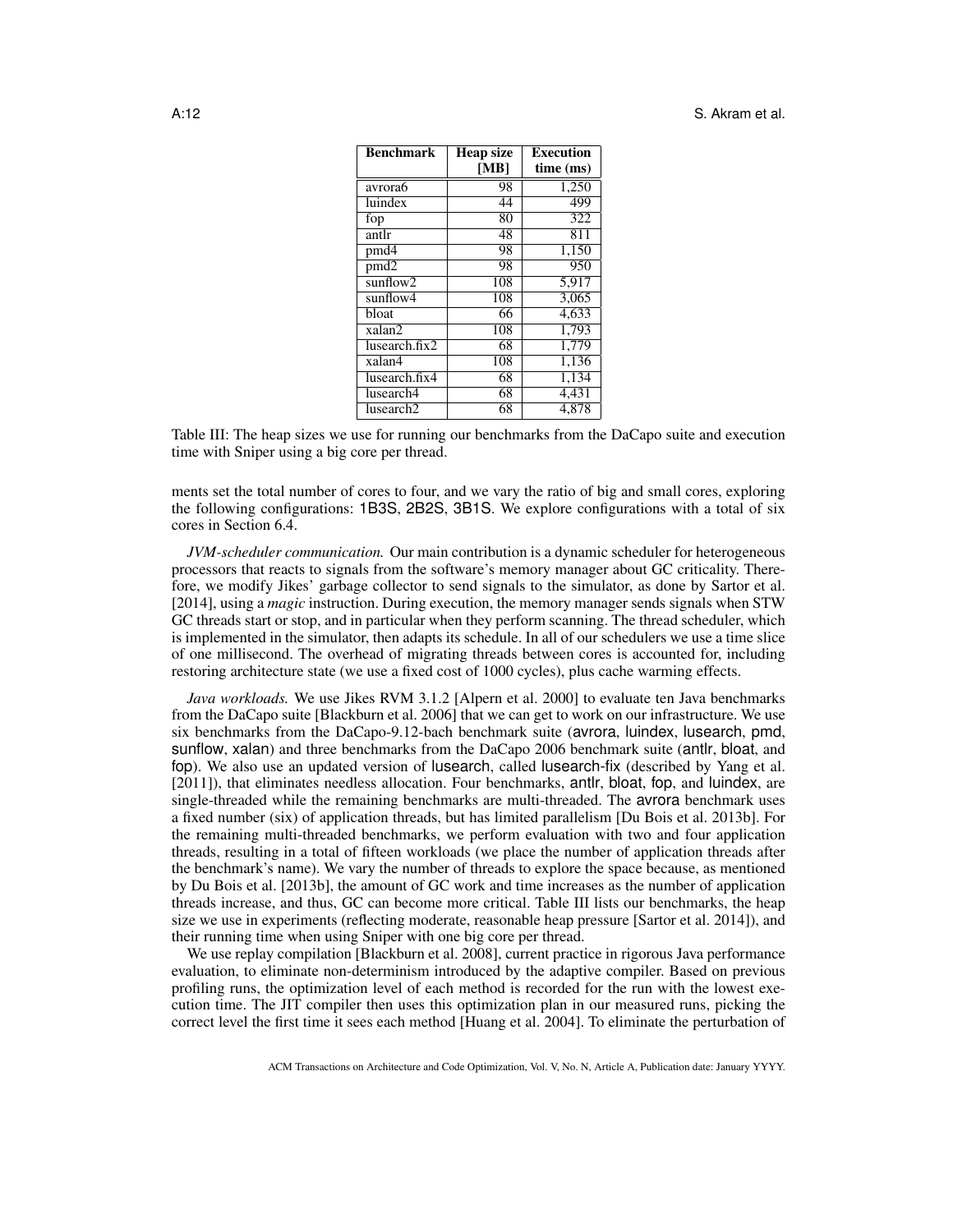the compiler, we measure results during the second invocation, which represents application steadystate behavior. We run each application four times, and report averages in the graphs.

*Concurrent collector.* The concurrent garbage collector in Jikes RVM is an implementation of the mark-sweep snapshot-at-the-beginning algorithm described by Yuasa [1990]. Jikes' concurrent collector runs with *n* stop-the-world threads and *n* concurrent threads, where *n* is a command-line parameter. In our work, we set  $n = 2$ , as previous research [Du Bois et al. 2013b] shows that Jikes performs best with two GC threads, even with single-threaded benchmarks, and it does not scale well with GC thread counts above two. Because the application is not running during STW mode, in this work we always schedule the STW GC threads on the big core(s). If there is only one big core, we schedule one STW thread on the big core and leave the other on the small core because GC is a work-stealing algorithm. We use a default heap size specified in Table III, which we vary in a sensitivity study in Section 6.5. A concurrent GC cycle is triggered to begin after every 8 MB of allocation (after the previous cycle finishes).

### **6. EXPERIMENTAL EVALUATION**

We now evaluate our GC-criticality-aware scheduler in terms of performance and energy-efficiency, across a range of heterogeneous multicore processors and configurations.

### **6.1. Performance**

Figure 7 presents per-benchmark performance results for our adaptive, GC-criticality-aware scheduler on three heterogeneous architectures, also comparing to the execution time reduction of the *gc-fair* scheduler. In all results, we normalize to when GC is run on small cores (*gc-on-small*). The graphs present our adaptive scheduler results using different algorithm parameter configurations, with a sampling interval of 100 *ms* and *Imax* of 8, as well as an interval of 50 *ms* and *Imax* of 4. Our graphs present averages per category: for benchmarks identified as GC-uncritical, GC-critical, and then a total average across all benchmarks.

*GC-criticality-aware scheduling performs well across heterogeneous architectures, greatly improving the performance of GC-critical applications over* gc-on-small*.* Looking at individual benchmark trends in Figure 7, we see the same six benchmarks that Figure 2 identified as GCcritical as those that benefit most from our adaptive scheduling algorithm. We see a clear trend that performance gains increase as we add more big cores. For the three heterogeneous architectures, 1B3S, 2B2S and 3B3S, we observe an average performance improvement of 2.9%, 7.8%, and 16%, respectively, for the GC-critical benchmarks. The reason for this increase is that with more big cores, application threads run, and thus allocate, faster. GC becomes more critical, hence boosting the priority of GC through our GC-criticality-aware scheduler becomes more beneficial.

*GC-criticality-aware scheduling improves over* gc-fair *for heterogeneous multicores with limited big core resources.* On a 1B3S architecture, *gc-fair* severely degrades performance for GCuncritical benchmarks, whereas our adaptive scheduler is on-average performance-neutral. Furthermore, for GC-critical benchmarks, our algorithm generally sees slightly higher performance improvements than *gc-fair*, with some results being similar or slightly lower due to the reactive nature of our scheduler. We see larger reductions in execution time when our algorithm responds to phase behavior about GC criticality and boosts the number of big core cycles given to GC threads over *gc-fair*.

We show one such case in Figure 8 for  $pmd4$  on 1B3S. The x-axis shows each sampling interval, and the y-axis shows the portion of that 100*ms* interval that was measured as being stop-the-world, as well as the STW time just for scanning. In the 2nd interval, STW scan time is significant, hence the scheduler switches to *gc-boost* in the next interval. As STW scan time keeps on being significant, the GC boost state (shown at the top) is increased up to *P*4, giving more big core cycles to GC threads. GC threads continue to be critical, as they cannot scan the heap fast enough to keep up with application allocation. We see that in interval 9, GC finally becomes non-critical, but again becomes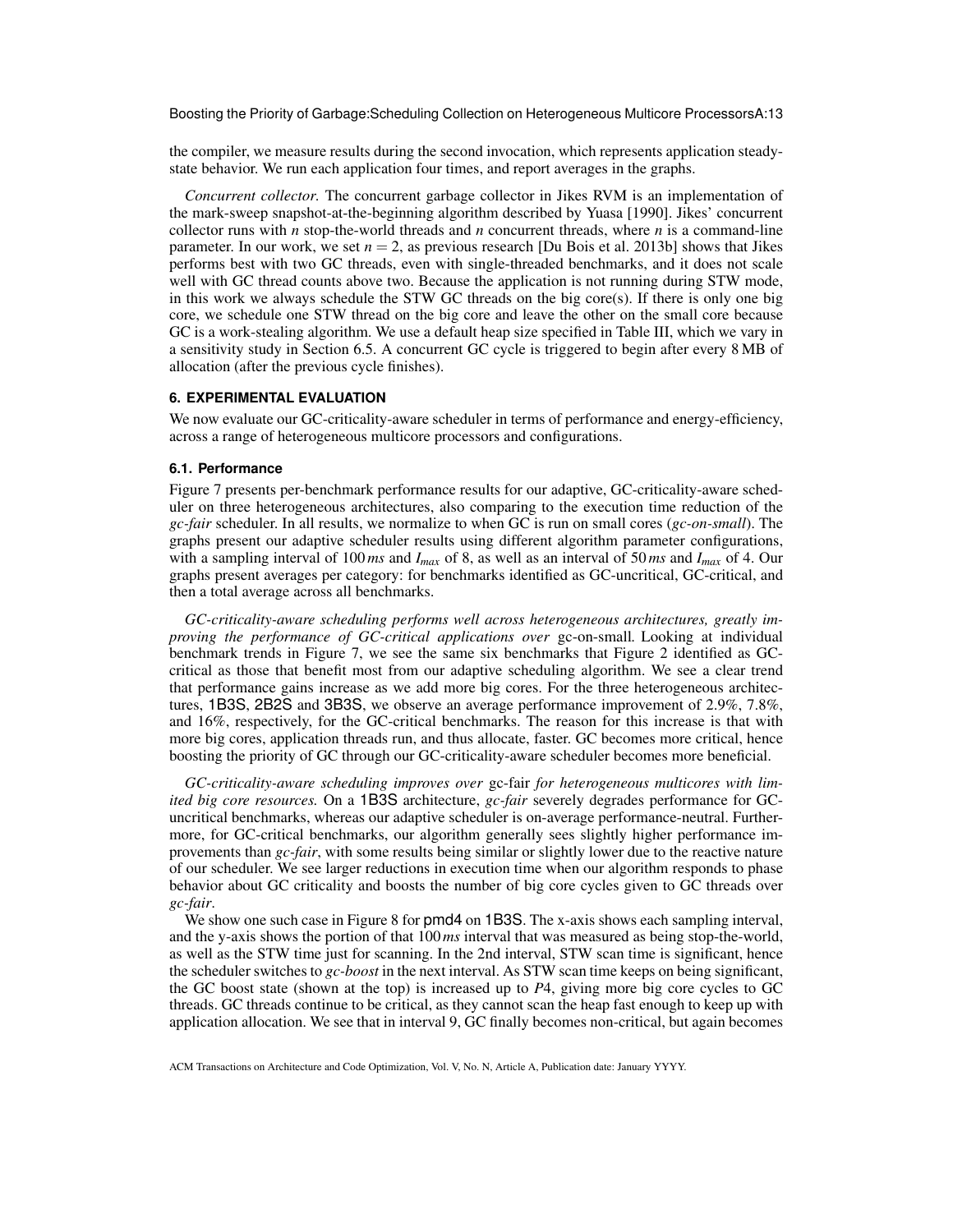

Fig. 7: Percentage execution time reduction of our adaptive and *gc-fair* schedulers compared to *gc-on-small* on three heterogeneous architectures. *Our adaptive scheduler is robust across architectures, rarely degrading performance for GC-uncritical applications, and improving performance the same or more than fair for GC-critical applications.*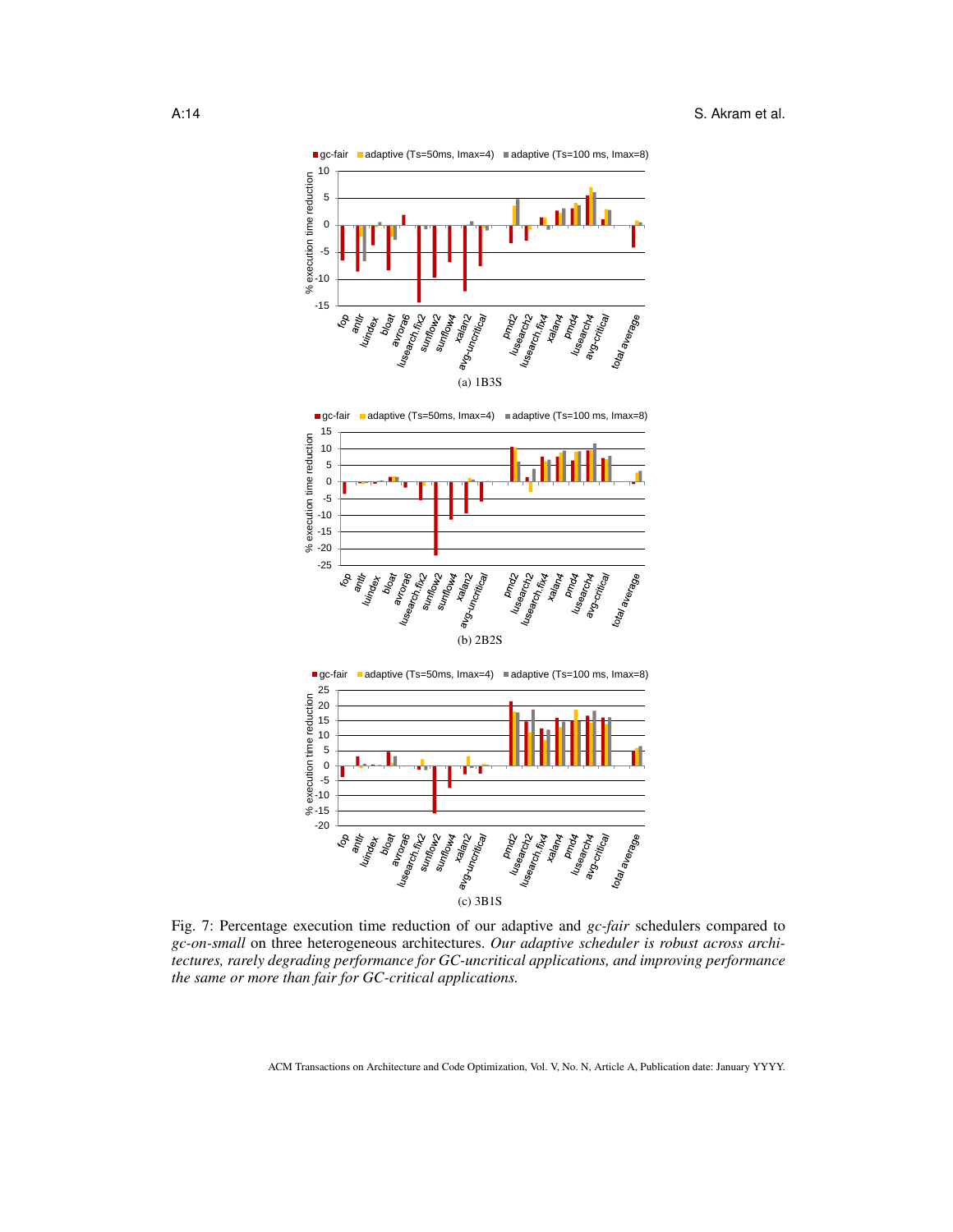

Fig. 8: STW phase behavior over time for **pmd4** on 1B3S with our adaptive scheduler,  $T_s = 100ms$ and  $I_{max} = 8$ .



Fig. 9: STW phase behavior over time for antlr on 1B3S with our adaptive scheduler,  $T_s = 100ms$ and  $I_{max} = 8$ .

critical in intervals 10 and 11. This case clearly illustrates the need for boosting GC priority beyond *gc-fair* while adapting to GC criticality.

*GC-criticality-aware scheduling greatly reduces the negative impact of* gc-fair *for the GCuncritical applications.* On average across all benchmarks, while *gc-fair* increases total average execution time by 4% on a 1B3S architecture, our adaptive algorithm decreases execution time slightly, by 1% — a net performance improvement of 5% over *gc-fair*. We see the same trend on a 2B2S architecture, noting that our adaptive algorithm improves performance by about 3%. On a 3B1S architecture, the *gc-fair* scheduler can improve performance by about 5% over *gc-on-small*; however, it also degrades performance severely by over 15% for sunflow2. Our adaptive algorithm, on the other hand, improves performance on average by over 6%, and is more robust across applications (with no negative outliers).

Both antlr and bloat exhibit slowdowns with our adaptive algorithm on a 1B3S architecture. For antlr, using the larger sampling interval size of  $T<sub>s</sub> = 100$  and the large degradation threshold of *Imax* = 8 particularly hurts performance. We explain antlr's behavior in Figure 9. In antlr's 1st interval, it has a significant STW scan time, and thus our adaptive algorithm switches to the *gc-boost* scheduler. When using a large *Imax* like 8, the scheduler remains set to *gc-boost* until it sees 8 consecutive intervals where GC is not critical, meanwhile taking many big-core cycles away from the application. Because antlr is such a short-running benchmark, it never switches back to the *gc-onsmall* scheduler, and thus performance is degraded because antil is in fact GC-uncritical. Figure 7 shows that with more conservative values,  $T_s = 50$ ,  $I_{max} = 4$ , antlet's performance degradation reduces.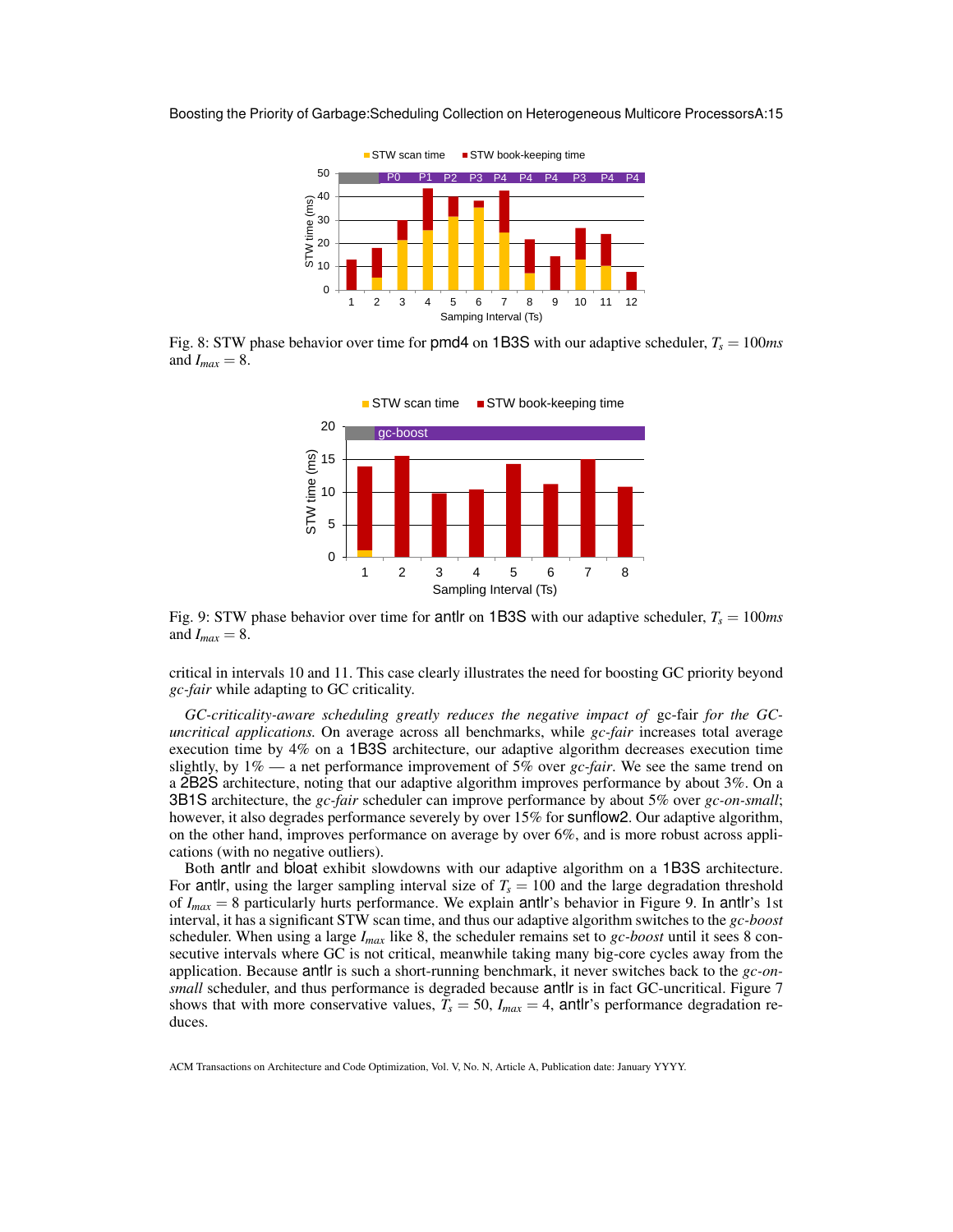

Fig. 10: Average percentage execution time reduction across benchmarks per category for different *T<sup>s</sup>* and *Imax* values. *Our GC-criticality-aware scheduler is robust across its parameter settings. Small values of T<sup>s</sup> and Imax are better performing with a single big core, whereas larger T<sup>s</sup> and Imax are better with more big core resources.*



Fig. 11: Percentage reduction in energy-delay product. *By improving performance, GC-criticalityaware scheduling also improves energy efficiency over keeping GC threads on small cores.*

*GC-criticality-aware scheduling is robust to its parameter settings.* Figure 10 evaluates the impact of different parameters on our algorithm: with a sampling interval of 100 *ms* and an *Imax* of 2, 4, and 8, then setting *Imax* to 4 and using a sampling interval of 50 *ms*. We present averages across heterogeneous architectures per benchmark category, showing little performance variation across parameters. However, we find that, as shown in Figures 7 and 10, larger *T<sup>s</sup>* and *Imax* values are not as beneficial for an architecture with only one big core. Big core cycles are more precious, i.e., taking them away from the application thread(s) hurts total performance more, especially for the short-running antler benchmark (as shown in Figure 9). In the paper, we therefore use  $T_s = 50$  and  $I_{max}$  = 4 for our scheduler on the 1B3S architecture to more conservatively use the big core, while for all other heterogeneous configurations, we use the default of  $T_s = 100$  and  $I_{max} = 8$ .

### **6.2. Energy Efficiency**

While GC-criticality-aware scheduling improves performance, it also improves energy-efficiency for GC-critical applications. We use the energy-delay product (EDP) as a metric for quantifying the energy-efficiency of GC-criticality-aware scheduler. EDP is the product of energy consumed by an application and its execution time, and thus emphasizes both energy-efficiency and performance. Figure 11 presents the reduction in energy-delay product across benchmarks and heterogeneous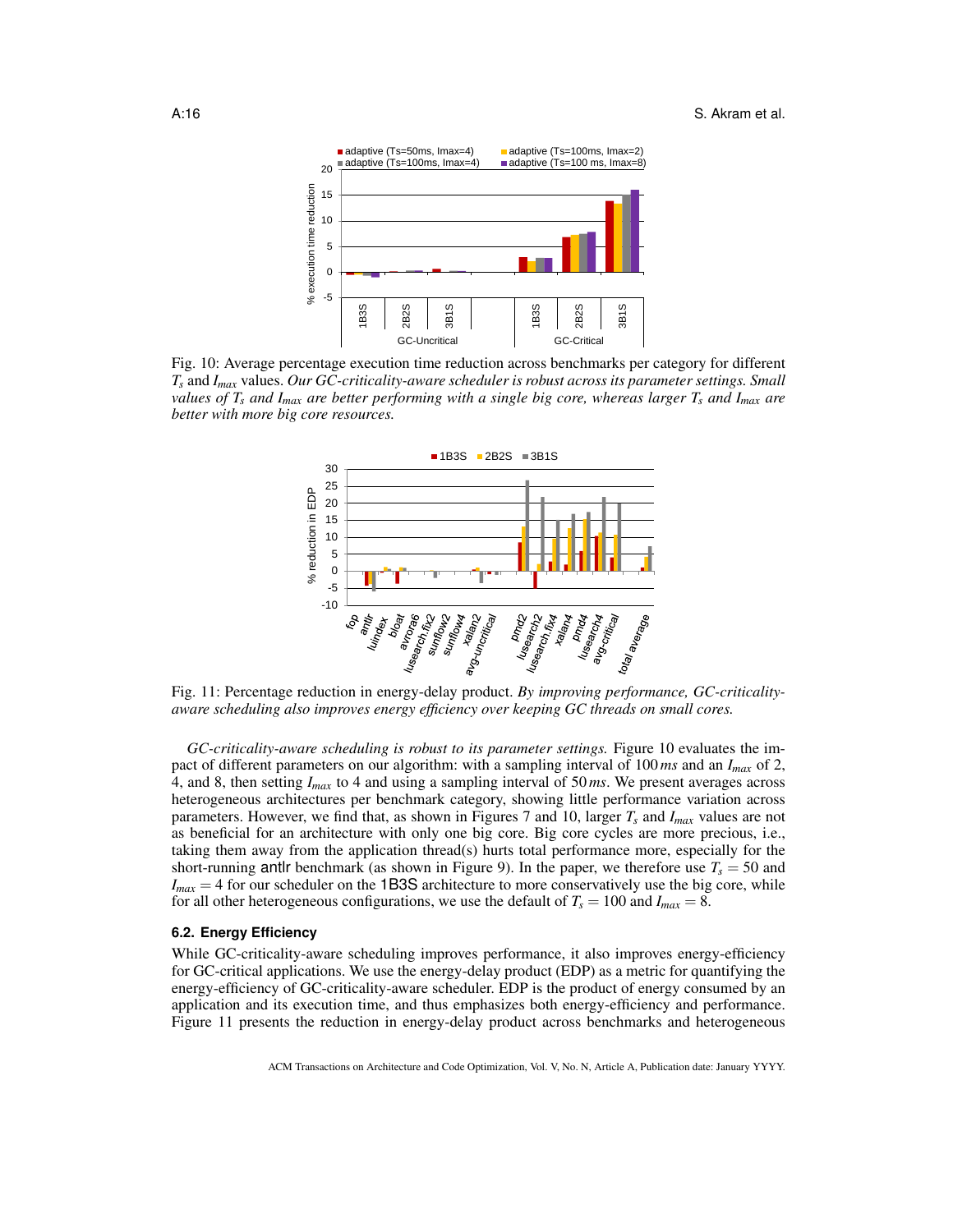

Fig. 12: Percentage execution time reduction for 3B1S when scaling down the frequency of the small core. *GC-criticality-aware scheduling improves performance more when small cores run at a lower frequency than big cores*.

architectures, relative to *gc-on-small* which was designed for energy-efficiency [Cao et al. 2012]. Our scheduler beats *gc-on-small* by a significant margin—20% on average—for the GC-critical benchmarks on the 3B1S architecture. The key insight here is that when applications will be stalled due to slow collection, giving GC time on the big core can be more energy-efficient than always leaving it on small cores. GC-uncritical benchmarks, on the other hand, are affected neutrally in terms of energy efficiency, except for antlr which sees a slight increase in EDP, for the reasons explained with Figure 9.

#### **6.3. Scaling Small Core Frequency**

While the previously-presented results are more conservative due to the big and small cores running at the same frequency, we now explore scaling down the frequency of the small core. Figure 12 presents the results of our GC-criticality-aware scheduler as we change the small core's frequency from the default of 2.66 GHz to 1.66 GHz with a 3B1S architecture. When the small core is run at a lower frequency, even some of the benchmarks categorized as GC-uncritical exhibit GC criticality in their runs. This happens because application threads run at a higher frequency compared to GC threads, which default to be on the small core and thus cannot keep up with allocation demand. With the 1.66 GHz small core, antlr, bloat, lusearch-fix2, and xalan2 see performance improvements that they did not see with 2.66 GHz. Furthermore, all six GC-critical applications see even larger execution time reductions with the small core's scaled-down frequency, leading to the GC-critical average of 20% better performance.

#### **6.4. Larger Core Counts**

Figure 13 presents performance results for heterogeneous architectures with six total cores, varying the number of big cores: 1B5S, 2B4S, 3B3S. Our scheduler uses its default parameters of  $T_s = 100$ and  $I_{max} = 8$ . We present results for only four-threaded applications as then the number of threads and cores are equal, modeling a non-over-subscribed system. With equal numbers of threads and cores, all threads have the opportunity to progress, and thus we see less GC criticality in these configurations. However, while gains are modest, particularly for 1B5S, GC criticality does still exist for these four-threaded applications (besides sunflow4). Particularly with more big cores to divide between application and GC threads, GC-criticality-aware scheduling achieves performance improvements.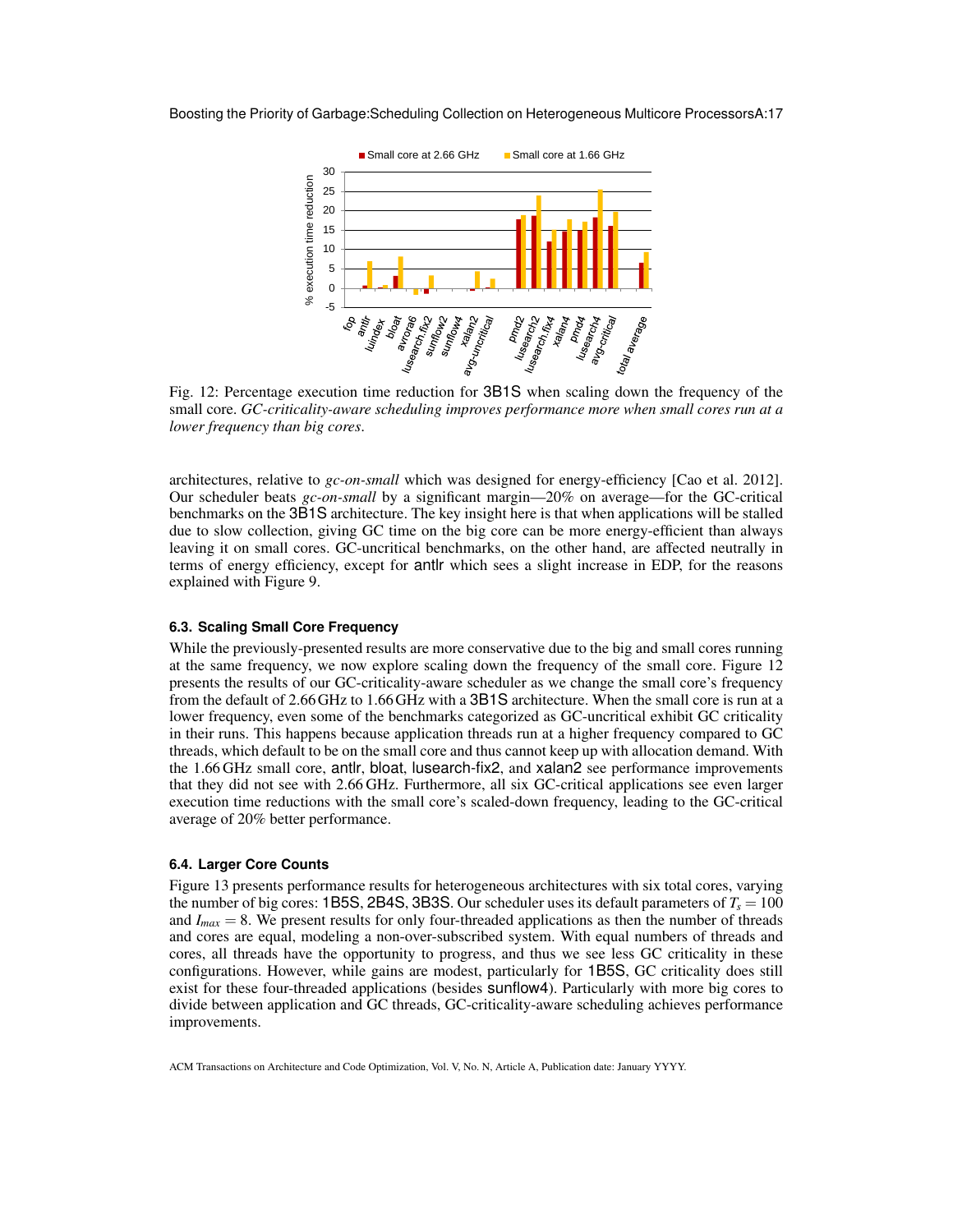

Fig. 13: Percentage execution time reduction of our adaptive scheduler for various heterogeneous architectures with six total cores and four-threaded applications. *GC criticality still exists when thread count equals core count and GC-criticality-aware scheduling still improves performance.*



Fig. 14: Percentage execution time reduction of our adaptive scheduler with varying heap sizes (ratios of those in Table III) on 3*B*1*S*. *GC-criticality-aware scheduling performs well across heap sizes.*

#### **6.5. Heap Size Sensitivity Study**

We now show experiments varying the heap size. Figure 14 plots execution time reductions for our adaptive scheduler with a smaller and larger heap:  $0.75 \times$  and  $1.5 \times$  the default (in Table III) used in other experiments, for the 3B1S architecture. Our algorithm performs well across heap sizes. As when the small core's frequency is scaled down, we see that benchmarks previously labeled GC-uncritical, such as luindex, bloat, lusearch-fix2, and xalan2, exhibit GC criticality when the heap size is reduced, and have significant performance benefits from using our dynamic scheduler: up to 18%. For three GC-critical applications, we also see higher improvements with a smaller heap size, indicating that our scheduler will be more beneficial with a more constrained memory system. Naturally, when the heap grows, the application has more space into which to allocate, and thus does not encounter GC STW scan phases as much. GC-critical benchmarks, however, still realize performance improvements at the larger heap size: on average 5%. We also performed experiments using a larger trigger value (32 MB compared to our default 8 MB), which initiates concurrent collection cycles less frequently. The results show that as expected, similar to using larger heap sizes, GC criticality is reduced because collection runs concurrently with the application less. However, GC-critical benchmarks still experience scan pauses, and our GC-criticality-aware scheduler still realizes significant performance improvements.

*Bottom line.* Our scheduling algorithm is reactive, adapting to benchmark phase behavior, dynamically changing GC's priority on the big core(s) while the benchmark runs. For phases and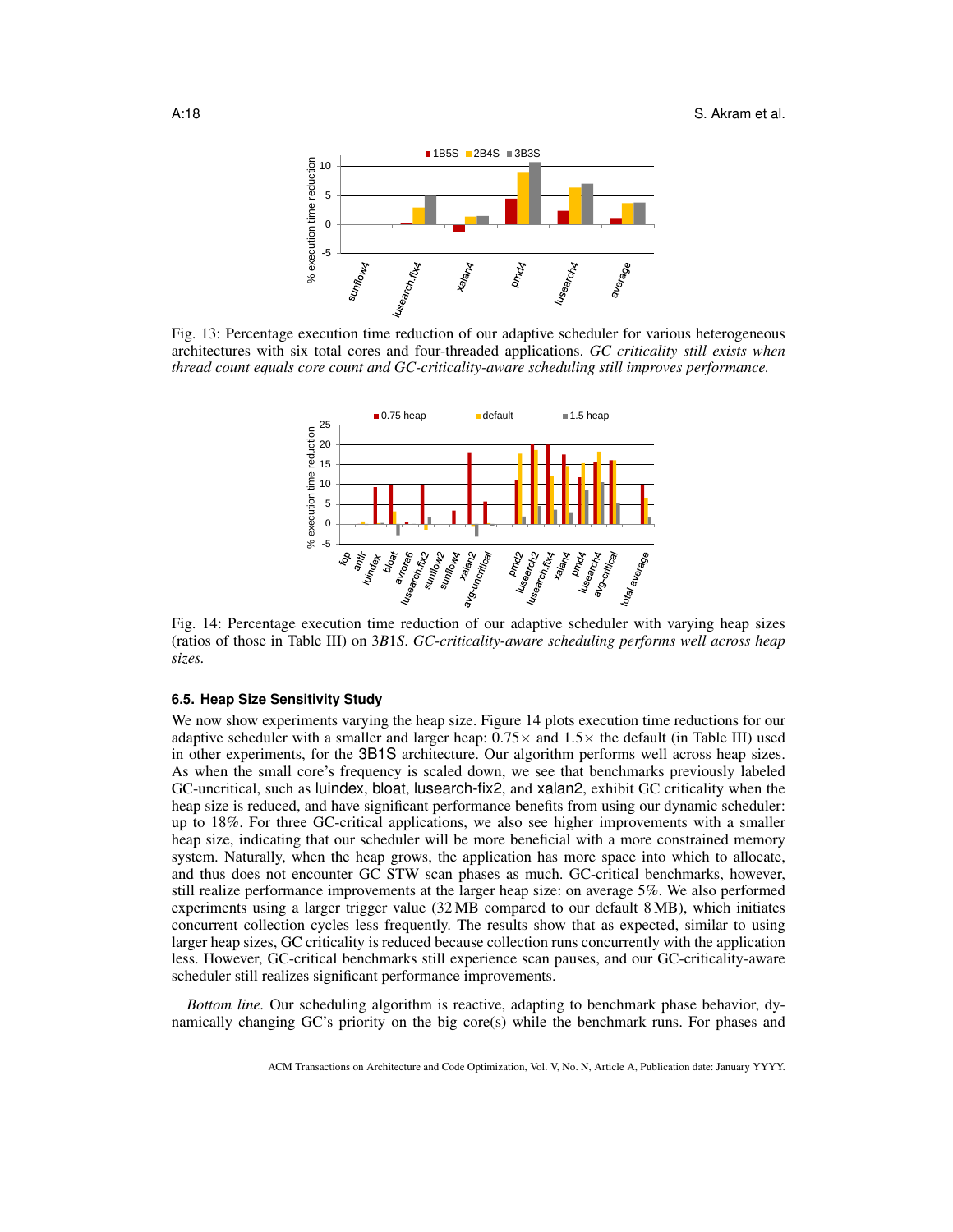executions where GC is uncritical, our algorithm keeps GC threads on the small core(s), achieving similar energy efficiency and performance as when using a *gc-on-small* scheduler. For GC-critical phases, our algorithm boosts the GC threads' priority on the big core(s), beyond *gc-fair* if needed, balancing cycles between application and GC threads. For benchmarks we identified as GC-critical, we see performance improvements of 2.9, 7.8, and 16% on heterogeneous architectures with one, two, and three big cores out of a total of four cores, respectively. We see corresponding EDP reductions of 3.5, 10.7, and 20%. Our adaptive algorithm is more robust across heterogeneous architectures than previous schedulers, and sees larger benefits when GC becomes more critical, such as with applications running with more threads, on heterogeneous multicores with more big cores, with a smaller heap size, and/or with small cores running at a lower frequency.

### **7. RELATED WORK**

We now describe work related to scheduling multithreaded and managed workloads on (heterogeneous) multicores.

## **7.1. Scheduling Managed Language Workloads on Heterogeneous Multicores**

A number of prior works evaluate how best to schedule managed language workloads on heterogeneous multicores, suggesting that it is best to put service threads on small(er) cores. Recent work by Cao et al. [2012] explores the opportunity to isolate service threads to small cores to optimize performance per energy. They focus on service threads in isolation, and argue that as garbage collection runs asynchronously with the application, is not on the critical path and is memory-bound, it is better to run GC on small cores. In contrast, we focus on end-to-end performance and find that GC could end up on the critical path and hurt overall application performance if always left to execute on the small core(s). We also achieve better energy efficiency in comparison with their policy.

Heil and Smith [2000] advocate for exploiting simple in-order cores to run low-priority service threads in co-designed virtual machines. Recent work [Maas et al. 2012] explores changing the garbage collection algorithm to be amenable to running on a GPU. Hu and John [2006] study core adaptation for managed applications for the purposes of energy reduction. They conclude that whereas the application benefits most from wide-issue out-of-order cores, GC threads prefer simpler cores, albeit still out-of-order but with a smaller instruction window. Our results are in line with this finding: GC benefits from periodically running on a big core to improve overall performance.

#### **7.2. Managed Language Workloads on Multicores**

Prior work explores scheduling Java workloads on modern multicore hardware to get the best performance. Sartor and Eeckhout [2012] evaluate the effect of isolating garbage collection threads to another socket, and scaling down the frequency of that socket. They conclude that slowing down the clock frequency of garbage collection degrades performance, which is in line with our findings, also noting that it degrades performance much less than when scaling down application threads.

Esmaeilzadeh et al. [2011] evaluate performance and power consumption across five generations of processors, concluding that managed language workloads are more power-hungry and exploit more parallelism than native single-threaded workloads, further motivating the relevance of our work.

Some prior work proposes hardware support for concurrent GC, adding hardware for new ISA instructions [Joao et al. 2009], to the memory subsystem [Schmidt and Nilsen 1994], to the CPU pipeline [Heil and Smith 2000], or with a completely custom design [Click 2009]. In our work, we assume 'stock' heterogeneous multicores with big and small cores.

### **7.3. Scheduling on Heterogeneous Multicores**

The seminal work by Kumar et al. [2003, 2004] advocates single-ISA heterogeneous multicores for energy efficiency reasons. This has spurred a flurry of related work in scheduling for heterogeneous multicores; see for example [Becchi and Crowley 2006; Chen and John 2009; Ghiasi et al. 2005; Koufaty et al. 2010; Lakshminarayana et al. 2009; Li et al. 2007, 2010; Shelepov et al. 2009; Srini-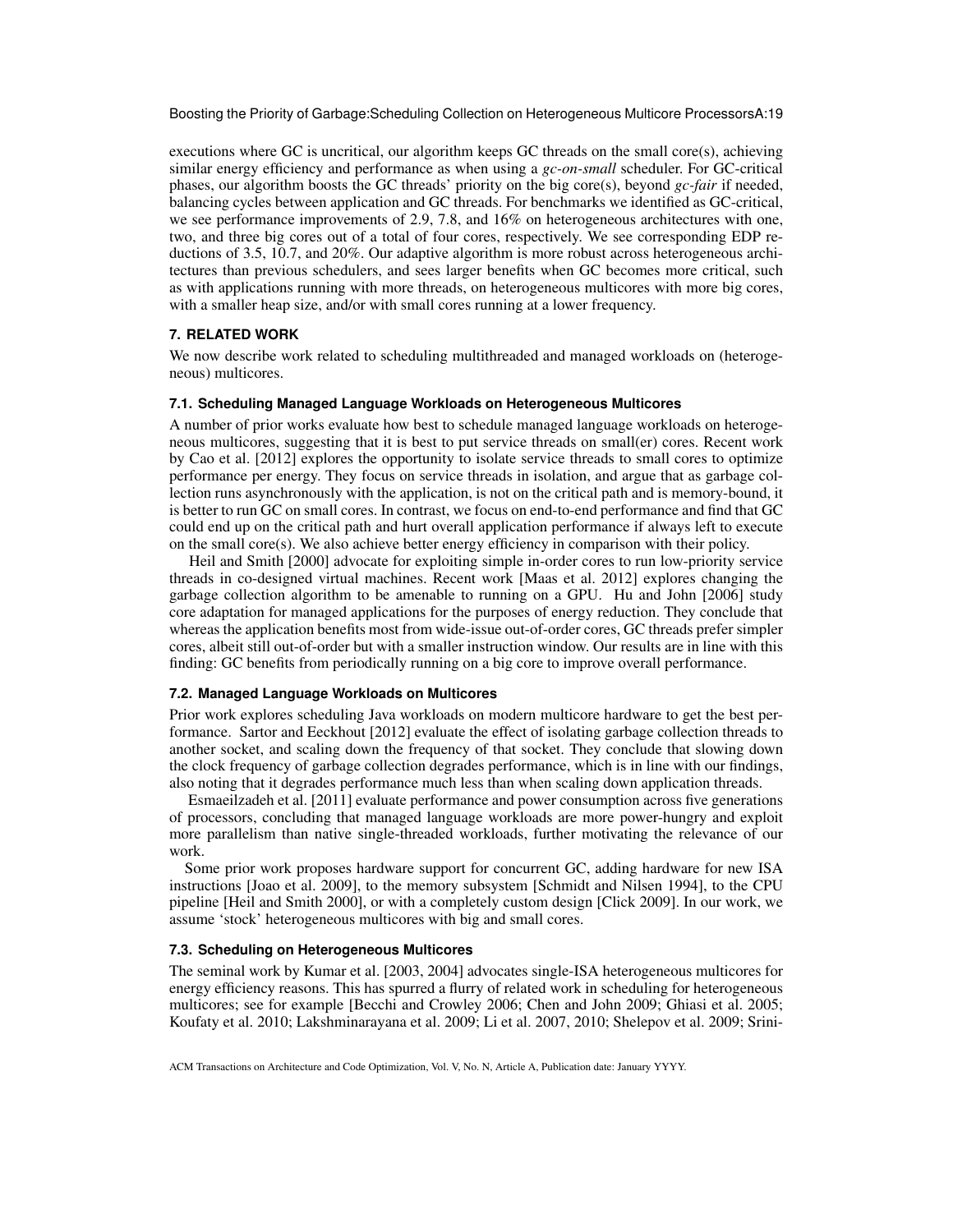

Fig. 15: Total execution time increase for OpenJDK when the GC threads, isolated on a separate socket, are run at 1.6 GHz versus 3.0 GHz. Results are with OpenJDKs concurrent generational mark-sweep collector.

vasan et al. 2011; Van Craeynest et al. 2012]. In recent work, Van Craeynest et al. [2013] propose fairness-aware scheduling for multi-threaded (native) applications. A key difference is that we acknowledge the inherent thread heterogeneity in managed language workloads, treating GC threads differently from application threads.

A number of recent works have looked into dynamically identifying and speeding up critical threads or bottlenecks [Du Bois et al. 2013a,b; Joao et al. 2012; Suleman et al. 2009]. None of these readily apply to concurrent garbage collection in managed language workloads. Our work demonstrates that providing semantic information about GC criticality from the managed runtime helps the scheduler to give big core cycles to GC threads dynamically when needed.

## **8. CONCLUSIONS**

This paper studies how to schedule managed language applications, and concurrent garbage collection in particular, on single-ISA heterogeneous multicores. We demonstrate, contrary to prior work, that concurrent garbage collection can significantly benefit (up to 18%) from out-of-order versus in-order execution. Moreover, we find that applications exhibit GC criticality when the application allocation rate exceeds the collection rate; in this case, it is then beneficial to take big core cycles from the application to give to concurrent GC threads so that they can collect the heap faster, avoiding costly stop-the-world pauses that make GC critical. These results motivate our novel adaptive scheduling algorithm that dynamically sets the GC's priority for getting big core cycles based on GC criticality signals from the managed runtime. GC-criticality-aware scheduling improves performance by 2.9%, 7.8%, and 16% and energy-delay product (EDP) by 3.5%, 10.7% and 20% for a set of GC-critical benchmarks when using one, two, or three big cores with four total cores, respectively; while being performance-neutral for GC-uncritical applications. We demonstrate our GCcriticality-aware scheduler's robustness across core counts, big to small core ratios, heap sizes, and clock frequency settings, concluding that it is particularly beneficial as GC becomes more critical. Making schedulers aware of GC criticality leads to dynamically-optimized application performance and energy on future heterogeneous architectures.

## **APPENDIX: GC Criticality in OpenJDK**

In this appendix, we demonstrate that some applications still exhibit GC criticality in a different environment, namely, when run on top of OpenJDK 6 HotSpot JVM using its Concurrent Mark Sweep (CMS) collector. We perform experiments on a real machine using frequency scaling. Unlike Jikes' concurrent collector, which is not generational, OpenJDK's CMS collector is generational.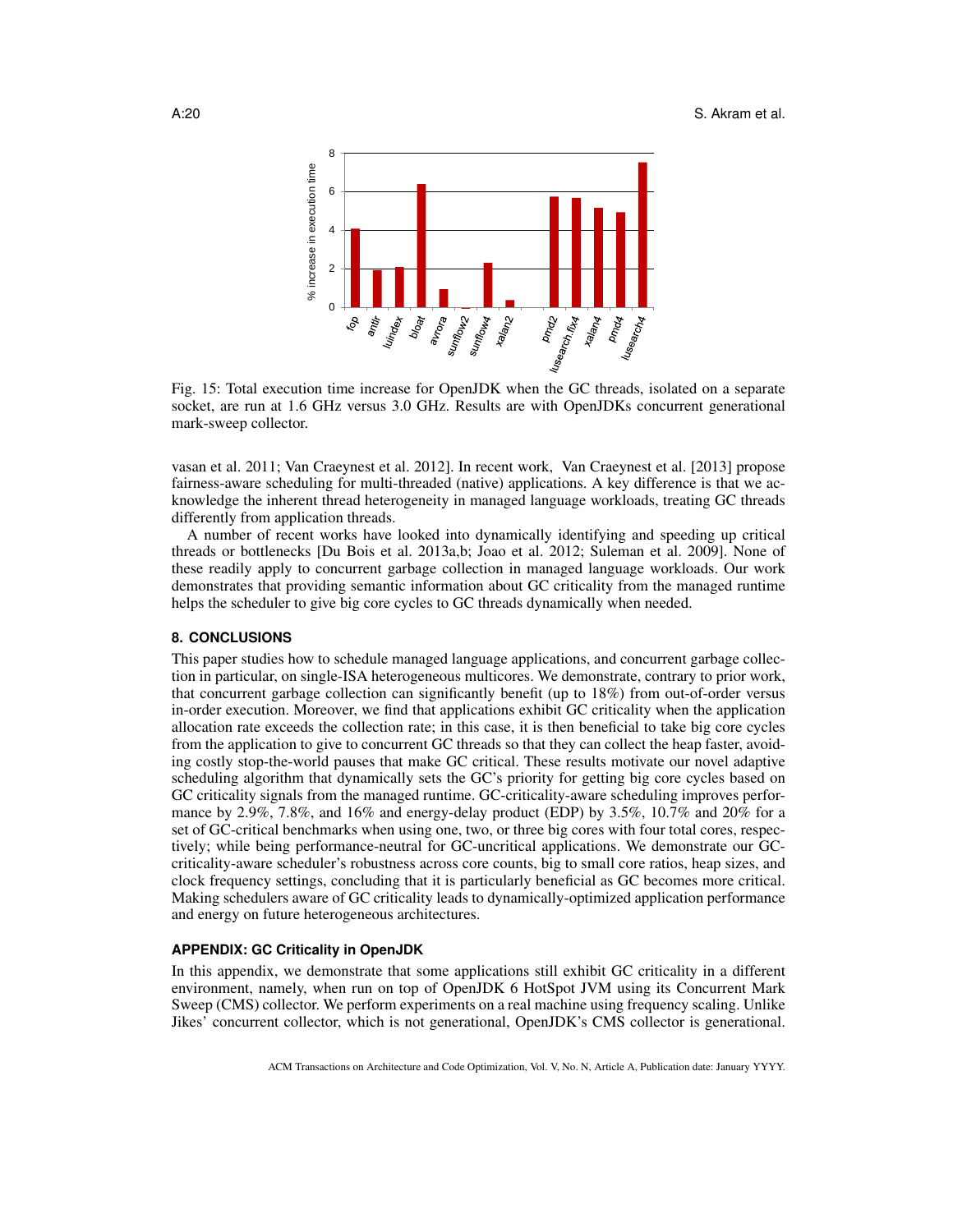We perform experiments on an eight-core machine with two Intel Xeon X5570 processors. We modify OpenJDK to pin threads that perform the GC-related tasks to a separate socket (Socket-GC). All other threads, including other service threads, run on their own socket (Socket-App). These threads are easily identified in OpenJDK by noting their ThreadType attribute (pgc-thread and cgcthread). We run multithreaded CMS with two concurrent collection threads and two stop-the-world threads. We use the same heap size as in the rest of the paper (default). The frequency of each socket can be scaled between 1.6 GHz and 3.0 GHz. We fix the frequency of the socket running the application threads and the JVM service threads (other than the GC threads) to 3.0 GHz (Socket-App). We run benchmarks from the DaCapo suite twice, first running the Socket-GC at 3.0 GHz, and then at 1.6 GHz. Figure 15 plots the percentage increase in execution time when GC threads run at 1.6 GHz versus 3.0 GHz. Some benchmarks do not suffer from running the GC socket at 1.6 GHz, which is advantageous in terms of energy-efficiency. However, seven benchmarks observe a more than 4% increase in execution time, and up to 8%. All benchmarks (to the right) that we identified as GC-critical when running with Jikes' concurrent collector are also GC-critical with OpenJDK's concurrent collector. Our GC-criticality-aware scheduler aims to mitigate this performance loss by preemptively boosting concurrent GC threads to have more big core machine resources when they are observed to be critical.

### **REFERENCES**

- Bowen Alpern, Clement R. Attanasio, John J. Barton, Michael G. Burke, Perry Cheng, Jong-Deok Choi, Anthony Cocchi, Stephen J. Fink, David Grove, Michael Hind, Susan Flynn Hummel, Derek Lieber, Vassily Litvinov, Mark F. Mergen, Ton Ngo, James R. Russell, Vivek Sarkar, Mauricio J. Serrano, Janice C. Shepherd, Stephen E. Smith, Vugranam C. Sreedhar, Harini Srinivasan, and John Whaley. 2000. The Jalapeño virtual machine. *IBM Systems Journal* 39, 1 (2000), 211–238.
- Michela Becchi and Patrick Crowley. 2006. Dynamic Thread Assignment on Heterogeneous Multiprocessor Architectures. In *Proceedings of the Conference on Computing Frontiers (CF)*. 29–40.
- Stephen M. Blackburn, Perry Cheng, and Kathryn S. McKinley. 2004. Myths and Realities: The Performance Impact of Garbage Collection. In *Proceedings of the Joint International Conference on Measurement and Modeling of Computer Systems (SIGMETRICS)*. 25–36.
- Stephen M. Blackburn, Robin Garner, Chris Hoffmann, Asjad M. Khang, Kathryn S. McKinley, Rotem Bentzur, Amer Diwan, Daniel Feinberg, Daniel Frampton, Samuel Z. Guyer, Martin Hirzel, Antony Hosking, Maria Jump, Han Lee, J. Eliot B. Moss, Aashish Phansalkar, Darko Stefanovic, Thomas VanDrunen, Daniel von Dincklage, and Ben Wiedermann. 2006. The Da- ´ Capo Benchmarks: Java Benchmarking Development and Analysis. In *Proceedings of the 21st Annual ACM SIGPLAN Conference on Object-oriented Programming Systems, Languages, and Applications (OOPSLA)*. 169–190.
- Stephen M. Blackburn and Antony L. Hosking. 2004. Barriers: Friend or Foe?. In *Proceedings of the International Symposium on Memory Management (ISMM)*. 143–151.
- Stephen M. Blackburn and Kathryn S. McKinley. 2008. Immix: A Mark-region Garbage Collector with Space Efficiency, Fast Collection, and Mutator Performance. In *Proceedings of the 29th ACM SIGPLAN Conference on Programming Language Design and Implementation (PLDI)*. 22– 32.
- Stephen M. Blackburn, Kathryn S. McKinley, Robin Garner, Chris Hoffmann, Asjad M. Khan, Rotem Bentzur, Amer Diwan, Daniel Feinberg, Daniel Frampton, Samuel Z. Guyer, Martin Hirzel, Antony Hosking, Maria Jump, Han Lee, J. Eliot B. Moss, Aashish Phansalkar, Darko Stefanovik, Thomas VanDrunen, Daniel von Dincklage, and Ben Wiedermann. 2008. Wake Up and Smell the Coffee: Evaluation Methodology for the 21st Century. *Commun. ACM* 51, 8 (Aug. 2008), 83–89.
- Ting Cao, Stephen M Blackburn, Tiejun Gao, and Kathryn S McKinley. 2012. The Yin and Yang of Power and Performance for Asymmetric Hardware and Managed Software. In *Proceedings of*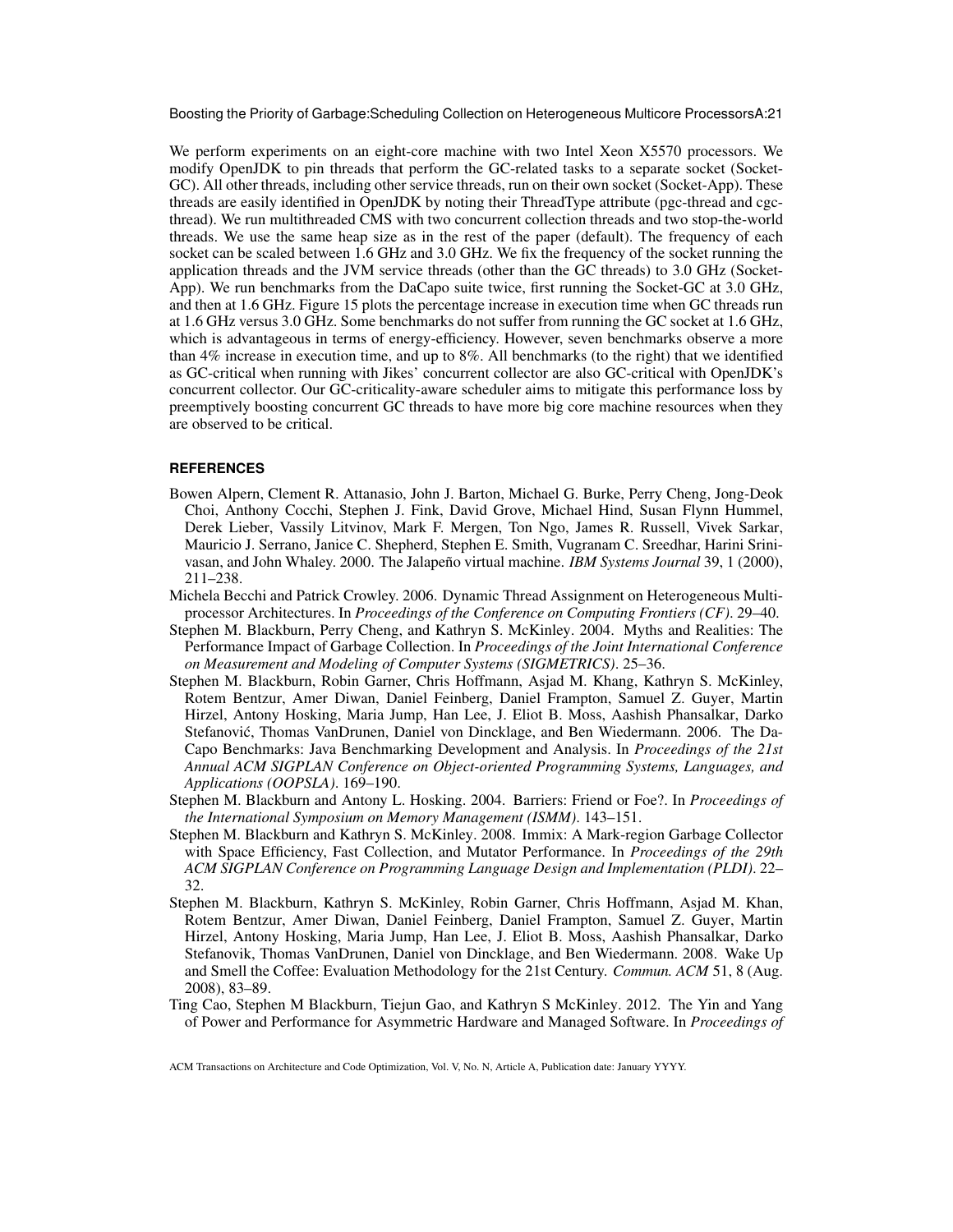*the International Symposium on Computer Architecture (ISCA)*. 225–236.

- Trevor E. Carlson, Wim Heirman, and Lieven Eeckhout. 2011. Sniper: Exploring the Level of Abstraction for Scalable and Accurate Parallel Multi-core Simulation. In *Proceedings of the International Conference for High Performance Computing, Networking, Storage and Analysis (SC)*. 52:1–52:12.
- Jian Chen and Lizy K. John. 2009. Efficient program scheduling for heterogeneous multi-core processors. In *Proceedings of the ACM/IEEE Design Automation Conference (DAC)*. 927–930.
- Nagabhushan Chitlur, Ganapati Srinivasa, Scott Hahn, P K. Gupta, Dheeraj Reddy, David Koufaty, Paul Brett, Abirami Prabhakaran, Li Zhao, Nelson Ijih, Suchit Subhaschandra, Sabina Grover, Xiaowei Jiang, and Ravi Iyer. 2012. QuickIA: Exploring heterogeneous architectures on real prototypes. In *Proceedings of the High Performance Computer Architecture (HPCA)*. 1–8.
- Cliff Click. 2009. Azul's Experiences with Hardware/Software Co-Design. Keynote at ECOOP. (2009).
- Kristof Du Bois, Stijn Eyerman, Jennifer B. Sartor, and Lieven Eeckhout. 2013a. Criticality Stacks: Identifying Critical Threads in Parallel Programs Using Synchronization Behavior. In *Proceedings of the International Symposium on Computer Architecture (ISCA)*. 511–522.
- Kristof Du Bois, Jennifer B. Sartor, Stijn Eyerman, and Lieven Eeckhout. 2013b. Bottle Graphs: Visualizing Scalability Bottlenecks in Multi-threaded Applications. In *Proceedings of the ACM SIGPLAN International Conference on Object Oriented Programming Systems Languages and Applications (OOPSLA)*. 355–372.
- Hadi Esmaeilzadeh, Ting Cao, Yang Xi, Stephen M. Blackburn, and Kathryn S. McKinley. 2011. Looking Back on the Language and Hardware Revolutions: Measured Power, Performance, and Scaling. In *Proceedings of the International Conference on Architectural Support for Programming Languages and Operating Systems (ASPLOS)*. 319–332.
- Stijn Eyerman, Lieven Eeckhout, Tejas Karkhanis, and James E. Smith. 2006. A Performance Counter Architecture for Computing Accurate CPI Components. In *Proceedings of the International Conference on Architectural Support for Programming Languages and Operating Systems (ASPLOS)*. 175–184.
- Soraya Ghiasi, Tom Keller, and Freeman Rawson. 2005. Scheduling for Heterogeneous Processors in Server Systems. In *Proceedings of the Conference on Computing Frontiers (CF)*. 199–210.
- 2011. Big.LITTLE Processing with ARM Cortex-A15  $\&$ Cortex-A7: Improving Energy Efficiency in High-Performance Mobile Platforms. http://www.arm.com/files/downloads/big\_LITTLE\_Final\_Final.pdf. (Sept. 2011).
- Timothy H. Heil and James E. Smith. 2000. Concurrent garbage collection using hardware-assisted profiling. In *Proceedings of the International Symposium on Memory Management (ISMM)*. 15– 19.
- Wim Heirman, Souradip Sarkar, Trevor E. Carlson, Ibrahim Hur, and Lieven Eeckhout. 2012. Power-Aware Multi-Core Simulation for Early Design Stage Hardware/Software Co-Optimization. In *Proceedings of the International Conference on Parallel Architectures and Compilation Techniques (PACT)*. 3–12.
- Shiwen Hu and Lizy K. John. 2006. Impact of Virtual Execution Environments on Processor Energy Consumption and Hardware Adaptation. In *Proceedings of the International Conference on Virtual Execution Environments (VEE)*. 100–110.
- Xianglong Huang, Stephen M. Blackburn, Kathryn S. McKinley, J Eliot B. Moss, Zhenlin Wang, and Perry Cheng. 2004. The Garbage Collection Advantage: Improving Mutator Locality. In *Proceedings of the ACM SIGPLAN International Conference on Object Oriented Programming Systems Languages and Applications (OOPSLA)*. 69–80.
- Jose A. Joao, Onur Mutlu, and Yale N. Patt. 2009. Flexible Reference-counting-based Hardware ´ Acceleration for Garbage Collection. In *Proceedings of the Annual International Symposium on Computer Architecture (ISCA)*. 418–428.
- Jose A. Joao, M. Aater Suleman, Onur Mutlu, and Yale N. Patt. 2012. Bottleneck Identification ´ and Scheduling in Multithreaded Applications. In *Proceedings of the International Conference*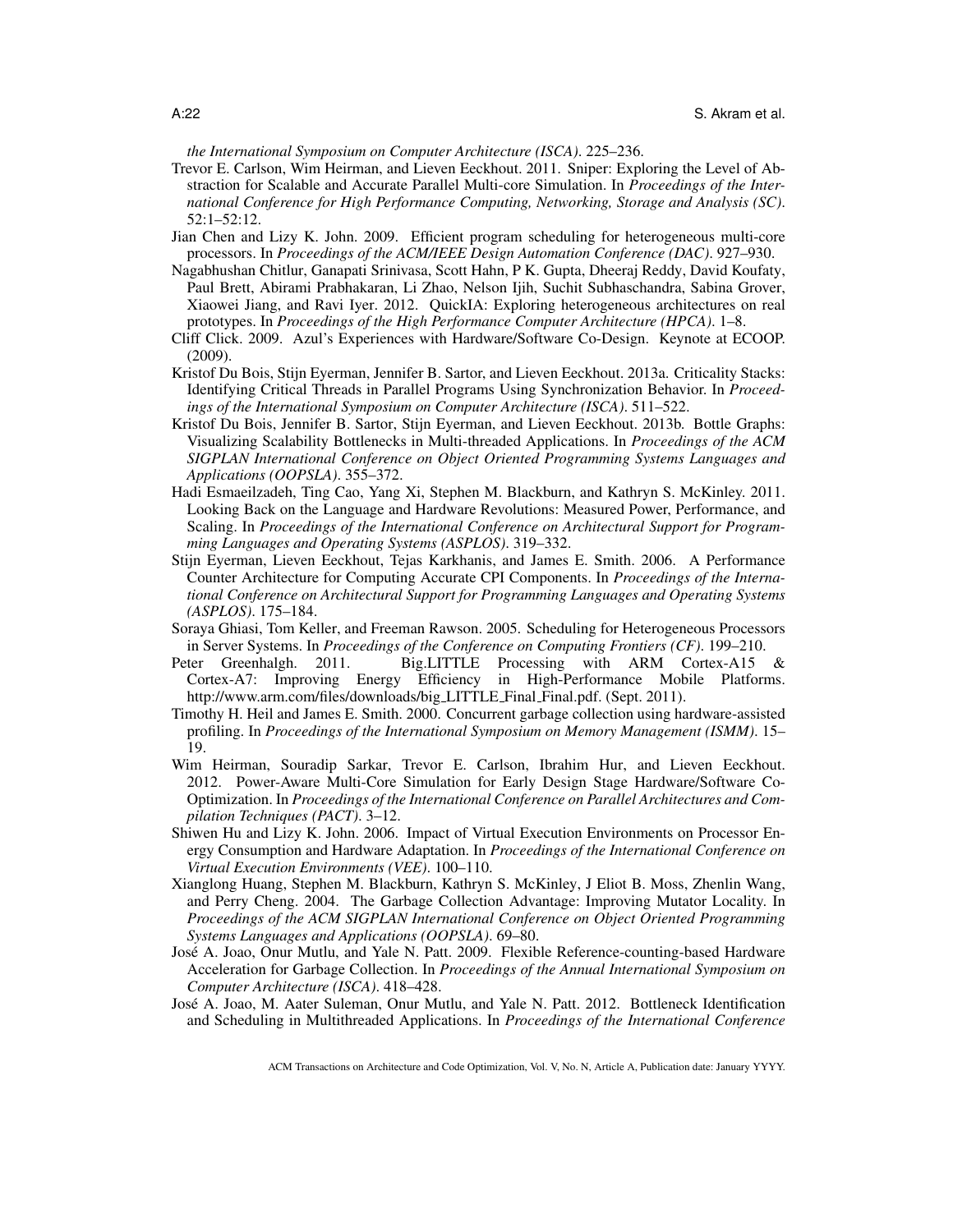*on Architectural Support for Programming Languages and Operating Systems (ASPLOS)*. 223– 234.

- David Koufaty, Dheeraj Reddy, and Scott Hahn. 2010. Bias Scheduling in Heterogeneous Multicore Architectures. In *Proceedings of the European Conference on Computer Systems (EuroSys)*. 125–138.
- Rakesh Kumar, Keith I. Farkas, Norman P. Jouppi, Parthasarathy Ranganathan, and Dean M. Tullsen. 2003. Single-ISA Heterogeneous Multi-Core Architectures: The Potential for Processor Power Reduction. In *Proceedings of the Annual IEEE/ACM International Symposium on Microarchitecture (MICRO)*. 81–92.
- Rakesh Kumar, Dean M. Tullsen, Parthasarathy Ranganathan, Norman P. Jouppi, and Keith I. Farkas. 2004. Single-ISA Heterogeneous Multi-Core Architectures for Multithreaded Workload Performance. In *Proceedings of the Annual International Symposium on Computer Architecture (ISCA)*. 64–75.
- Nagesh B. Lakshminarayana, Jaekyu Lee, and Hyesoon Kim. 2009. Age Based Scheduling for Asymmetric Multiprocessors. In *Proceedings of the Conference on High Performance Computing Networking, Storage and Analysis (SC)*. 25:1–25:12.
- Tong Li, Dan Baumberger, David A. Koufaty, and Scott Hahn. 2007. Efficient Operating System Scheduling for Performance-asymmetric Multi-core Architectures. In *Proceedings of the ACM/IEEE Conference on Supercomputing (ICS)*. 53:1–53:11.
- Tong Li, P. Brett, R. Knauerhase, D. Koufaty, D. Reddy, and S. Hahn. 2010. Operating system support for overlapping-ISA heterogeneous multi-core architectures. In *Proceedings of the High Performance Computer Architecture (HPCA)*. 1–12.
- Martin Maas, Philip Reames, Jeffrey Morlan, Krste Asanovic, Anthony D. Joseph, and John Kubi- ´ atowicz. 2012. GPUs As an Opportunity for Offloading Garbage Collection. In *Proceedings of the International Symposium on Memory Management (ISMM)*. 25–36.
- NVidia. 2011. Variable SMP A Multi-Core CPU Architecture for Low Power and High Performance. http://www.nvidia.com/content/PDF/tegra white papers/Variable-SMP-A-Multi-Core-CPU-Architecture-for-Low-Power-and-High-Performance.pdf. (2011).
- Jennifer B. Sartor and Lieven Eeckhout. 2012. Exploring Multi-threaded Java Application Performance on Multicore Hardware. In *Proceedings of the ACM International Conference on Object Oriented Programming Systems Languages and Applications (OOPSLA)*. 281–296.
- Jennifer B. Sartor, Wim Heirman, Steve Blackburn, Lieven Eeckhout, and McKinley McKinley. 2014. Cooperative Cache Scrubbing. In *Proceedings of the International Conference on Parallel Architectures and Compilation Techniques (PACT)*. 15–26.
- William J. Schmidt and Kelvin D. Nilsen. 1994. Performance of a Hardware-assisted Real-time Garbage Collector. In *Proceedings of the International Conference on Architectural Support for Programming Languages and Operating Systems (ASPLOS)*. 76–85.
- Daniel Shelepov, Juan Carlos Saez Alcaide, Stacey Jeffery, Alexandra Fedorova, Nestor Perez, Zhi Feng Huang, Sergey Blagodurov, and Viren Kumar. 2009. HASS: A Scheduler for Heterogeneous Multicore Systems. *SIGOPS Oper. Syst. Rev.* 43, 2 (April 2009).
- Sadagopan Srinivasan, Li Zhao, Ramesh Illikkal, and Ravishankar Iyer. 2011. Efficient Interaction Between OS and Architecture in Heterogeneous Platforms. *SIGOPS Oper. Syst. Rev.* 45, 1 (Feb. 2011), 62–72.
- M. Aater Suleman, Onur Mutlu, Moinuddin K. Qureshi, and Yale N. Patt. 2009. Accelerating Critical Section Execution with Asymmetric Multi-core Architectures. In *Proceedings of the International Conference on Architectural Support for Programming Languages and Operating Systems (ASPLOS)*. 253–264.
- Kenzo Van Craeynest, Shoaib Akram, Wim Heirman, Aamer Jaleel, and Lieven Eeckhout. 2013. Fairness-aware scheduling on single-ISA heterogeneous multi-cores. In *Proceedings of the international conference on Parallel architectures and compilation techniques (PACT)*. 177–188.
- Kenzo Van Craeynest, Aamer Jaleel, Lieven Eeckhout, Paolo Narvaez, and Joel Emer. 2012. Scheduling Heterogeneous Multi-cores Through Performance Impact Estimation (PIE). In *Pro-*